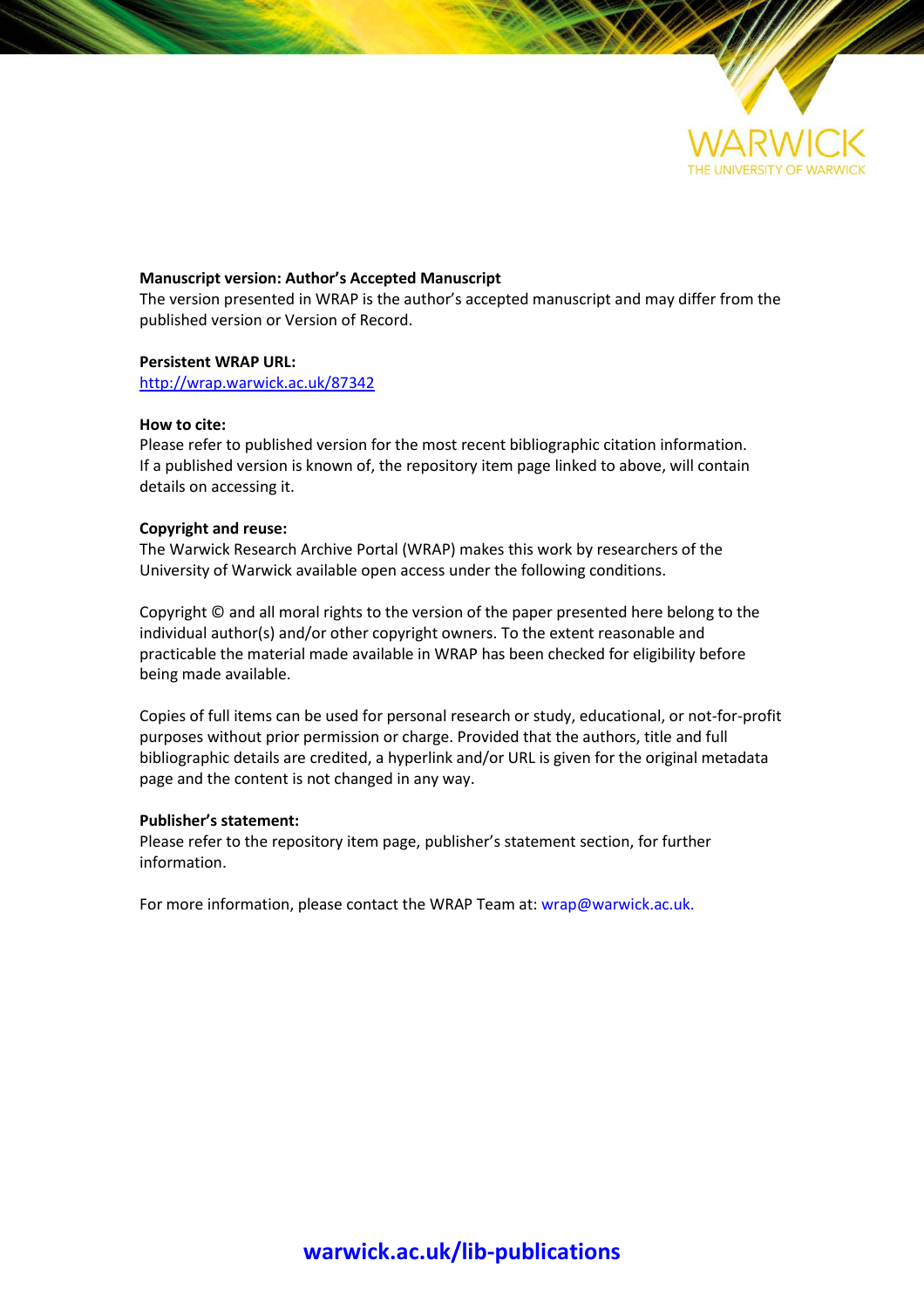Citation: McGivern, G., Dopson, S., Ferlie, E., Fischer, M., Fitzgerald, L., Ledger, J., & Bennett, C. (2017) 'The Silent Politics of Temporal Work: A Case Study of a Management Consultancy Project to Redesign Public Health Care.' *Organization Studies* (Forthcoming).

# **The Silent Politics of Temporal Work: A Case Study of a Management Consultancy Project to Redesign Public Health Care**

# **Abstract**

In this article, we discuss temporal work and temporal politics situated between groups with different temporal orientations, arguing that attention needs to be paid to covert and unarticulated silent politics of temporal work. Drawing on a case study of a management consultancy project to redesign public health care, we explain how unarticulated temporal interests and orientations shape the construction of problems, which, in turn, legitimate tasks and time frames. We also show how task and time frames are temporarily fixed and imposed through boundary objects, and the way these may then be reinterpreted and co-opted to deflect pressure to change. Thus, we argue, unarticulated, covert and political temporal interdynamics produce expedient provisional temporal settlements, which resolve conflict in the short-term, while perpetuating it in the longer run.

# **Keywords**

Temporal work, temporal politics, time, boundary objects, consulting, projects, project-based and temporary organization, health care.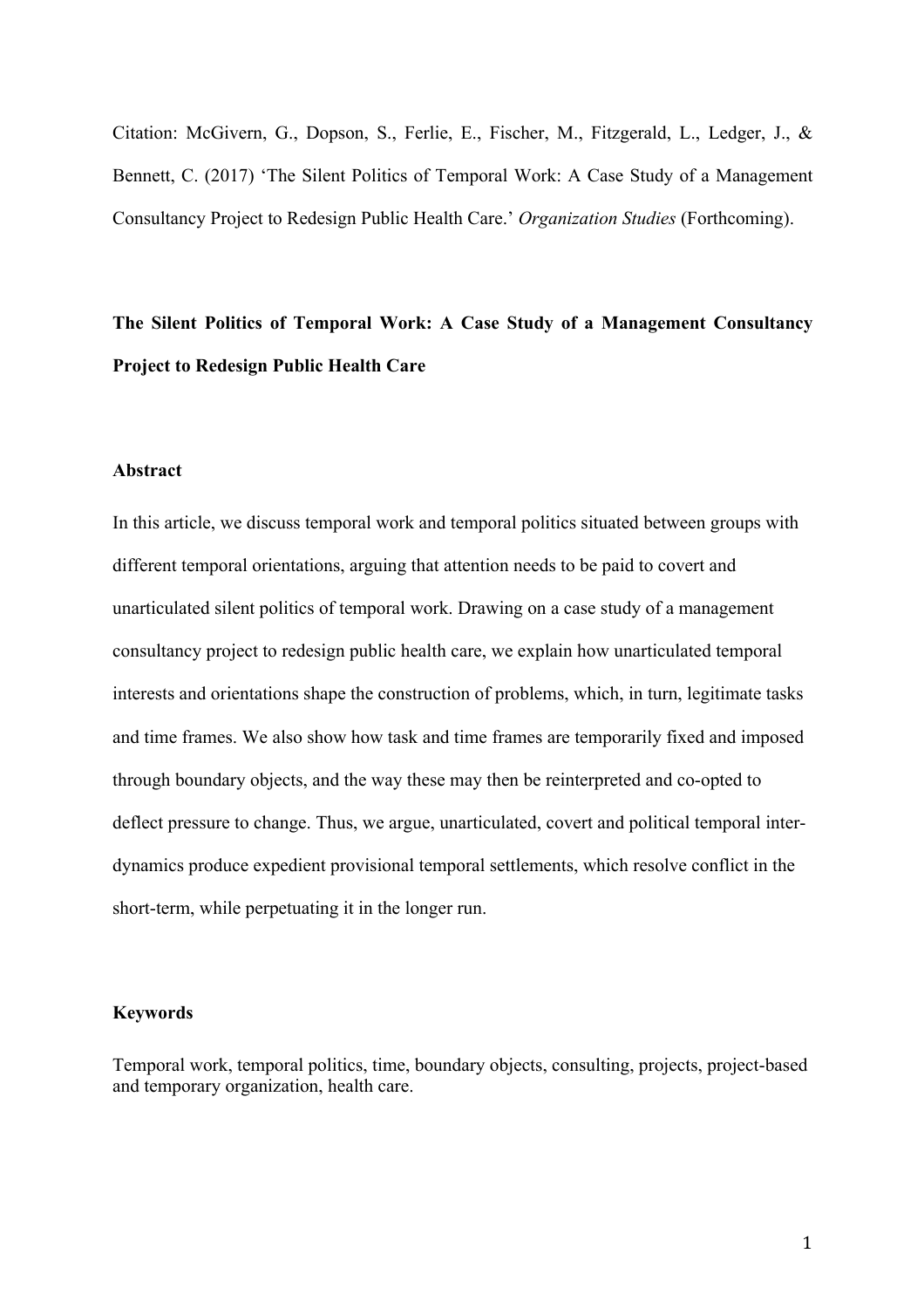# **Introduction**

There is a nascent discussion in organization studies of temporal politics and temporal work (Kaplan & Orlikowski, 2013, Reinecke & Ansari, 2015, Raaijmakers et al., 2015, Granqvist & Gustafsson, 2016, Tukiainen & Granqvist, 2016). Work within and between organizations involves social and occupational groups that often conceive of time and temporality in different ways. Yet little organizational research has examined the way they enact and manipulate temporal conceptions (Granqvist & Gustafsson, 2016) or how related temporal conflict and politics occur, or are resolved (Reinecke & Ansari, 2015). To this end, the concept of *temporal work* is helpful, defined as 'negotiating and resolving tensions among different understandings of what has happened in the past, what is at stake in the present, and what might emerge in the future' (Kaplan & Orlikowski, 2013: 965). However, we question whether and how temporal tensions are negotiated and resolved, suggesting instead that temporal work may be covert and unarticulated.

Drawing on an empirical case study of a management consultancy project involving diverse professional and occupational groups, we discuss the silent politics of temporal work. By this we mean covert or unarticulated political work to construct, defend, challenge or interpret conceptions of time and temporality in organizations. We examine how groups involved in a project to redesign public health care drew upon and constructed time and temporality. We found actors with different temporal orientations engaging in temporal work to construct problems in ways that legitimated their preferred solutions and time frames, reflecting unarticulated temporal orientations and related interests.

Examining these interactions revealed the way project task and time frames were fixed and imposed through boundary objects, rather than openly discussed or negotiated. We also found change recipients responded to this mode of imposition by silently reinterpreting and covertly co-opting boundary objects to deflect pressure to change. Consequently, we explain how the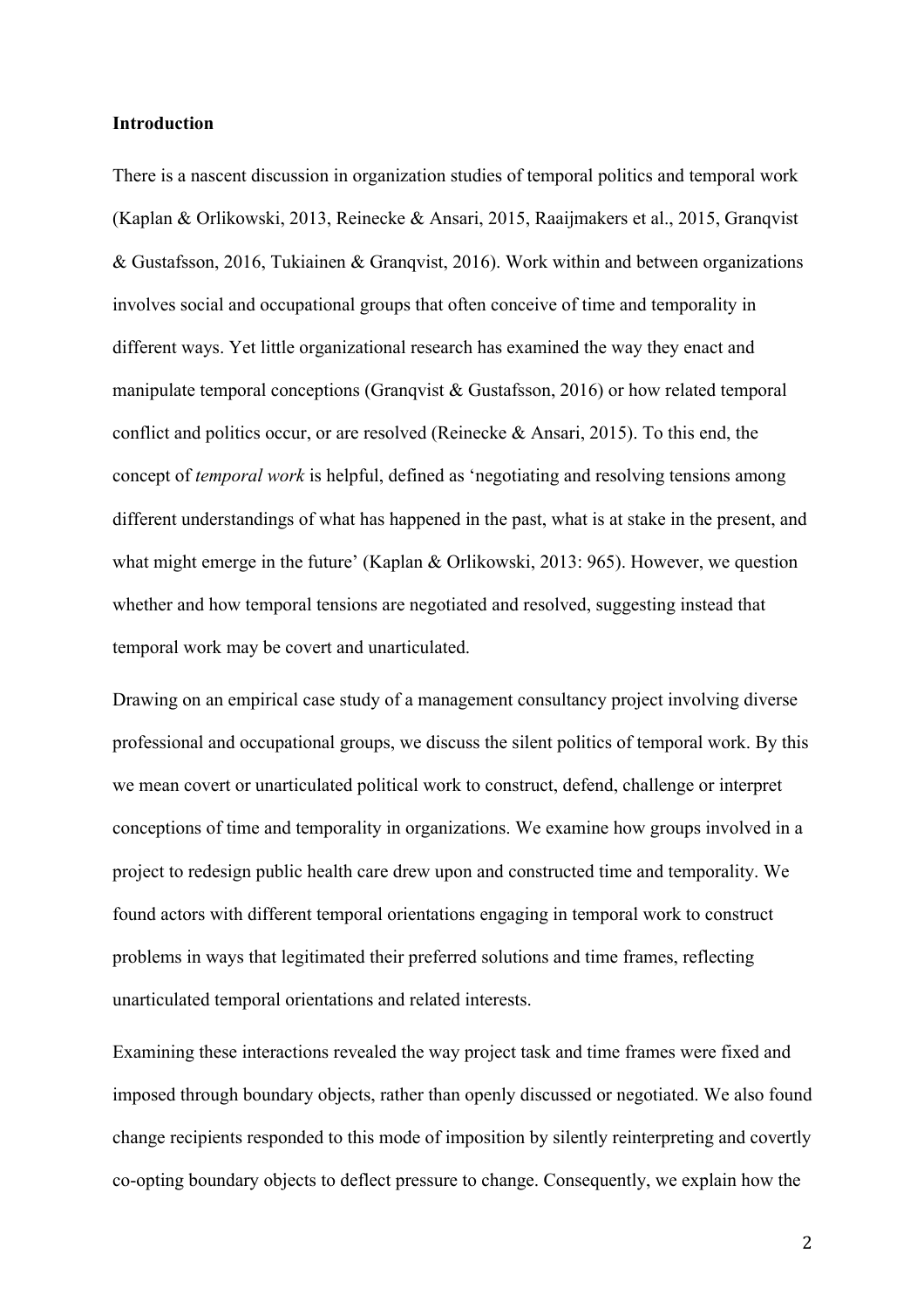silent inter-dynamics of temporal work produced an expedient provisional temporal settlement, which resolved temporal politics and conflict during a short-term project but unravelled in the longer run*.* 

The paper is structured as follows. First, we introduce theory about time, temporality, temporal work and politics in organizations, before then introducing related literature on boundary objects, which we use to operationalize and analyze our case. We next explain why a management consulting project in health care provided an ideal case with which to examine the silent politics of temporal work. We discuss the qualitative methods we used to gather, analyze and theorize our data, before presenting our empirical case study. Finally, we highlight our theoretical contribution and its implications. We argue that attention needs to be paid to the way backstage temporal orientations silently frame political temporal work, how boundary objects are used to impose task and time frames, and the resulting expedient settlements resolving conflict in the short-term. We speculate that our model may explain other consultancy projects, the limited success of public services reforms, and further complex problems involving divergent temporal orientations and interests.

# **Temporal Politics and Temporal Work**

Social and occupational groups relate to time in different ways, drawing on objective, quantitative clock time or qualitative time, punctuated by irregular, subjectively defined events and activities. Management commonly involves measuring activities and imposing quantitative time deadlines to increase efficiency and control in organizations (Lawrence  $\&$ Lorsch, 1967, Zerubavel, 1981, Hall, 1983). Conversely, professionals, like scientists, doctors or academics doing complex or innovative work, usually conceive of their work in more indeterminate, irregular and open-ended terms (Orlikowski & Yates, 2002, McGivern &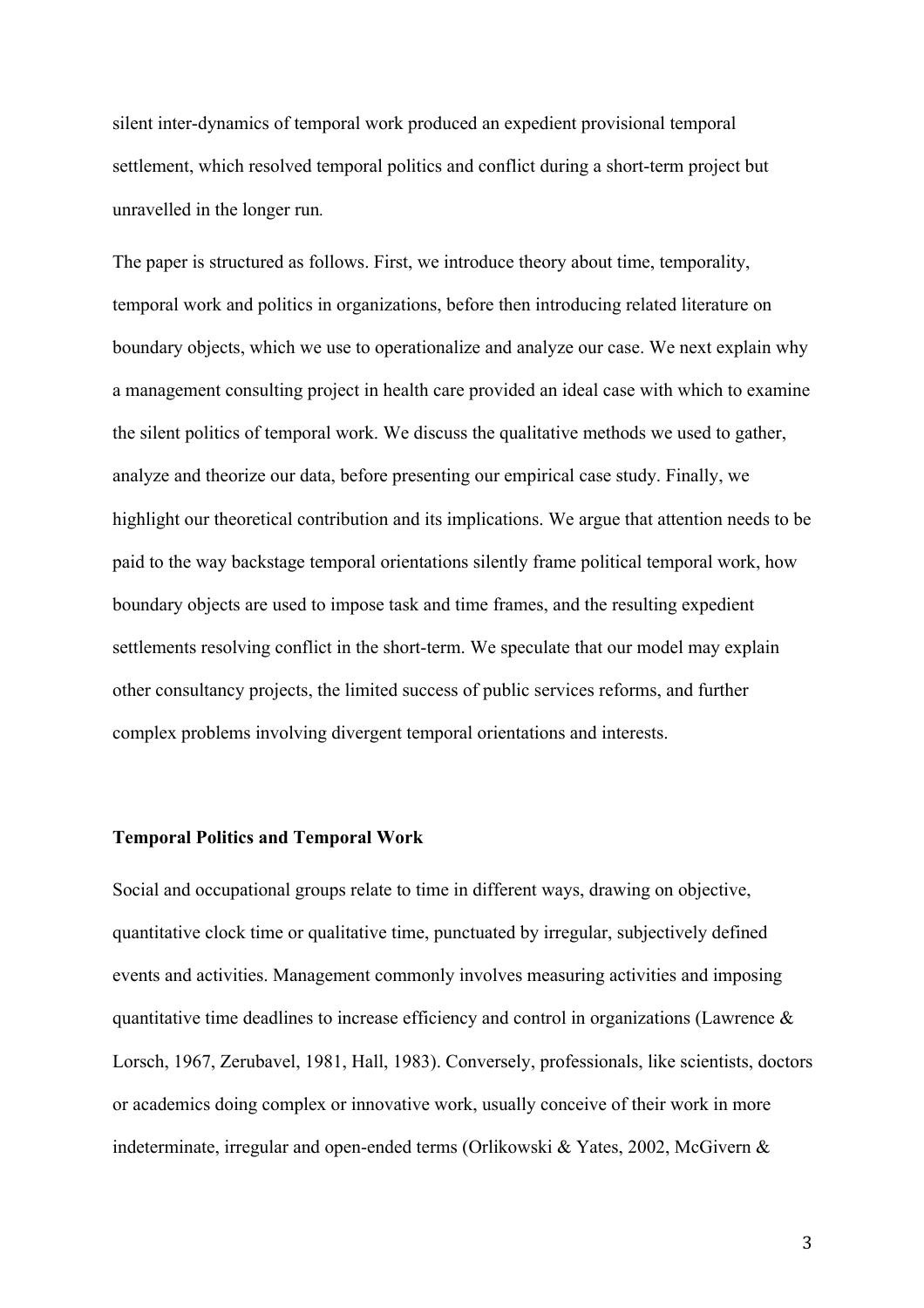Dopson, 2010, Granqvist & Gustafsson, 2016). Short and open time perspectives frame understanding of activities and behaviour in different ways (Lawrence & Lorsch, 1967, Zerubavel, 1981, Bluedorn, 2002). So, how do groups with divergent *temporal orientations*, defined as the intended time durations for carrying out planned activities (Das, 1987, 2006), collaborate when they understand time and temporality, and therefore organizational behaviour in different ways?

An organizational literature on entrainment explains 'the process by which rhythmic patterns come into alignment and then behave in a parallel fashion' (Bluedorn, 2002: 147). Imposing deadlines, for example, the end of the financial year, may entrain activities and lead actors to switch from open to closed temporal orientations, focusing on the immediate and near present. However, the entrainment literature overlooks the difficulty of changing underlying temporal orientations (Orlikowski & Yates, 2002), which often involves temporal conflict, politics and resistance to change.

Das (1987) suggests that temporal politics may be unconscious or covert. Referring to 'the silent politics of time', he describes actors 'silently involved in a tussle of innate preferences for long or short planning periods… adjusting the planning objectives to conform to these temporal preferences but without any clear awareness of it' (Das, 1987: 208). Das (2006) later discusses purposeful temporal work, during a strategic alliance, where collaborations were temporary, risky and involving incompatible goals. Here actors covertly constructed short-time frames and behaved opportunistically to produce quick results. However, Das' brief discussion of the silent politics of time does not elaborate or extend this concept in ways applicable to a wider range of contexts.

Other scholars argue that actors may resist the imposition of short time frames that construct phenomena simplistically (Hall, 1983, Bakker et al., 2013) or overlook complex, broader and longer-term factors (Huy, 2001, Slawinski & Bansal, 2015, Reinecke & Ansari, 2015). For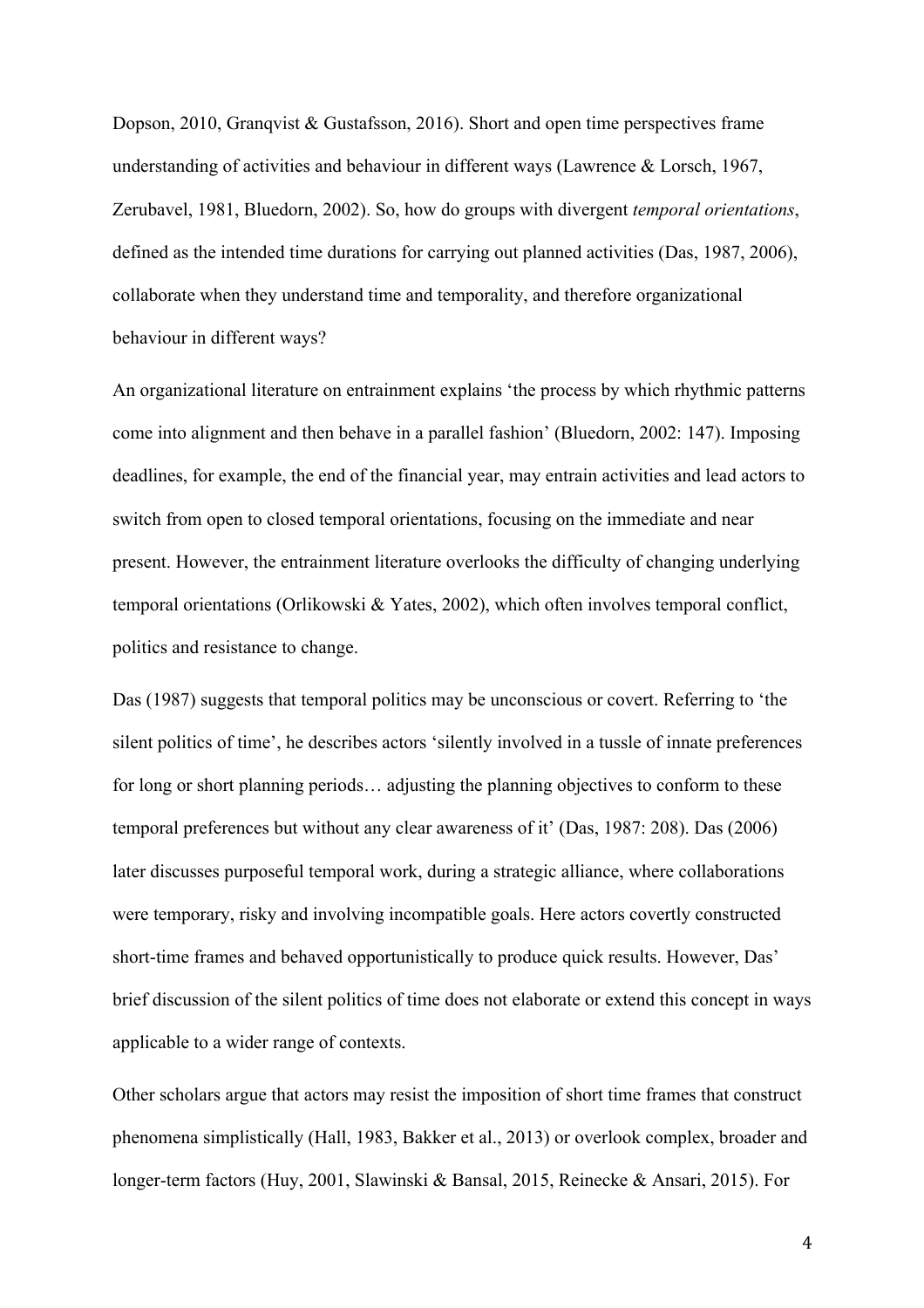example, Reinecke and Ansari (2015) describe temporal conflicts over the monitoring of Fairtrade products in quantitative time, linked to pressure to demonstrate quick results, which undermined indeterminate, longer-term processes leading to sustainable development. How organizations and the problems they face are constructed also affects the legitimacy of time frames and related approaches to organizational change. Constructing urgent and critical problems legitimates a fast response in a short time frame and senior managers or external consultants imposing change to produce quick, quantitative results. Conversely, constructing complex problems, involving diverse actors with different perspectives, legitimates dialogue in a longer, qualitative time frame (Huy, 2001, Grint, 2005) because engagement, mutual understanding and co-creation of solutions are necessary for their implementation (Bartunek et al., 2006, Thomas et al., 2011).

Kaplan and Orlikowski (2013) explain how through temporal work actors negotiate *temporal settlements,* which are coherent with wider understandings, plausible in context and politically acceptable to actors involved, enabling progress from arguing or debating meanings to implementing change. However, they note temporal settlements may only be 'settled because they are stabilized enough to make it possible to take concrete steps and provisional because they are context specific, limited in time, and open to later reinterpretation' (Kaplan & Orlikowski, 2013: 978). Temporal settlements may therefore break down, producing further cycles of temporal work.

Granqvist & Gustafsson (2016: 1012) define *institutional temporal work* as 'purposeful actions by which actors construct, navigate and capitalise on timing norms in their attempts to change institutions'. Rather than constructing temporal work in terms of past, present and future orientations (Kaplan & Orlikowski, 2013), Granqvist and Gustafsson (2016) analyse how temporal work affects time frames and temporal pace. For example, through the work of constructing urgency, establishing 'windows of opportunity', and entraining organizational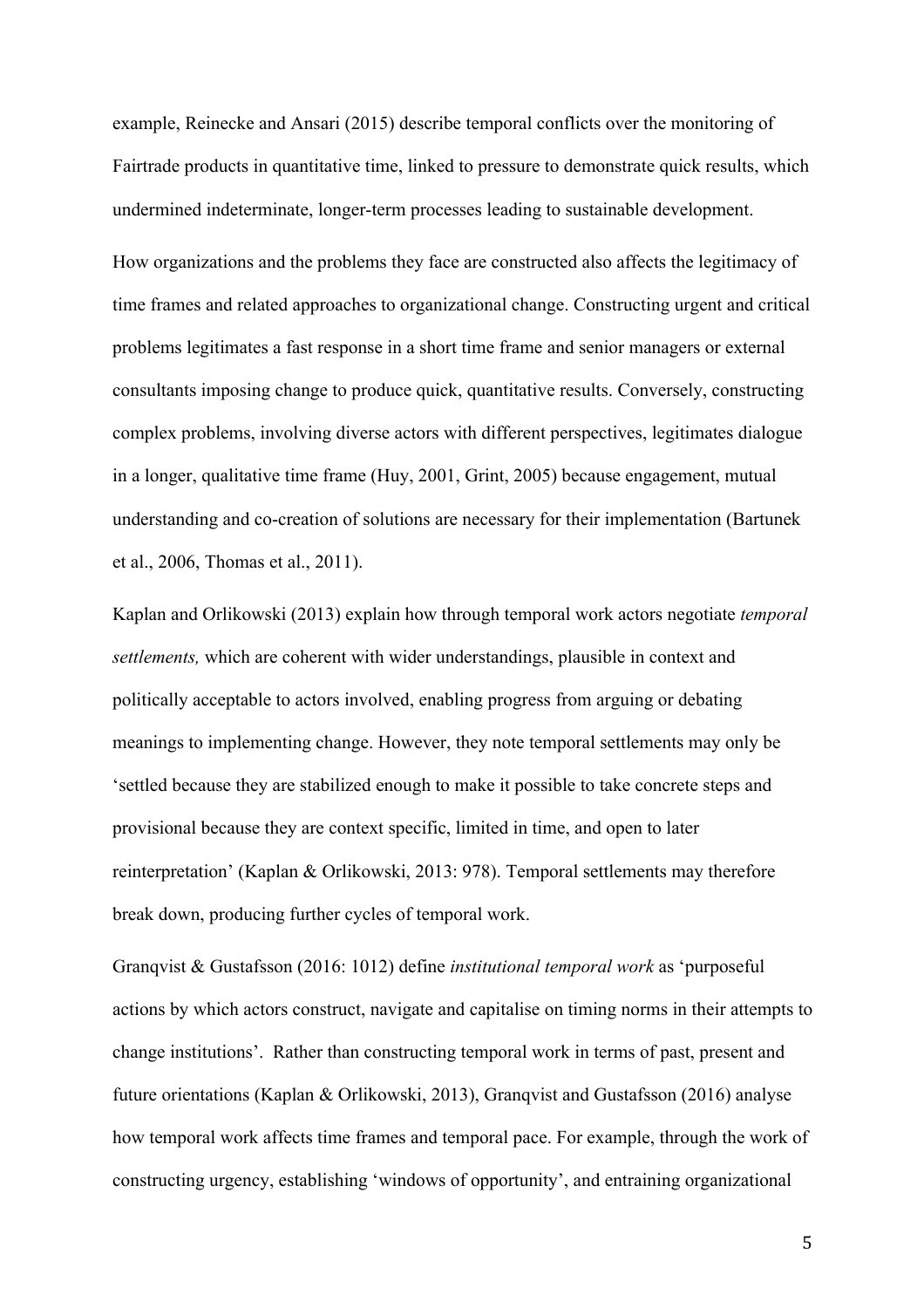temporal norms with new government policy, actors changed institutionalized temporal norms in a university.

Whereas Kaplan and Orlikowski (2013) describe temporal work involving open negotiation and resolution of differing understandings about temporality, Granqvist and Gustafsson emphasise that temporal work may be more covert. They show actors pre-empting resistance to temporal change through 'speed and exclusivity' using 'power, speed and secrecy' to overwhelm opposition (Granqvist & Gustafsson, 2016: 1027). Indeed, conflictual relations during the negotiation of organizational change may produce covert and calculating forms of engagement (Thomas et al., 2011). Relatedly, Raaijmakers et al. (2015) found that it paid off for managers facing complex competing demands to covertly delay change, creating time to resolve differences, neutralise opposition, challenge coercive pressures and understand unfolding situations.

In sum, while covert and unarticulated silent politics are implicit in some descriptions of temporal work, we argue that they require more explicit analytical focus. Accordingly, we address the following research question: *How do the dynamics of temporal work and politics involving actors with divergent temporal orientations manifest themselves in organizations?* 

# **Analysing Time and Temporality through Boundary Objects**

Ancona et al. (2001) suggest that focusing on boundary objects may be a useful way to operationalise the study of time and temporality in organizations. *Boundary objects* are physical objects or abstract concepts, which serve as temporary or permanent bridges between intersecting social worlds. If boundary objects are available for discussion, and can be interpreted flexibly by different groups, they may foster common understanding and collaboration (Bechky, 2003a, 2003b, Nicolini et al., 2012, Kaplan, 2011). *Temporal*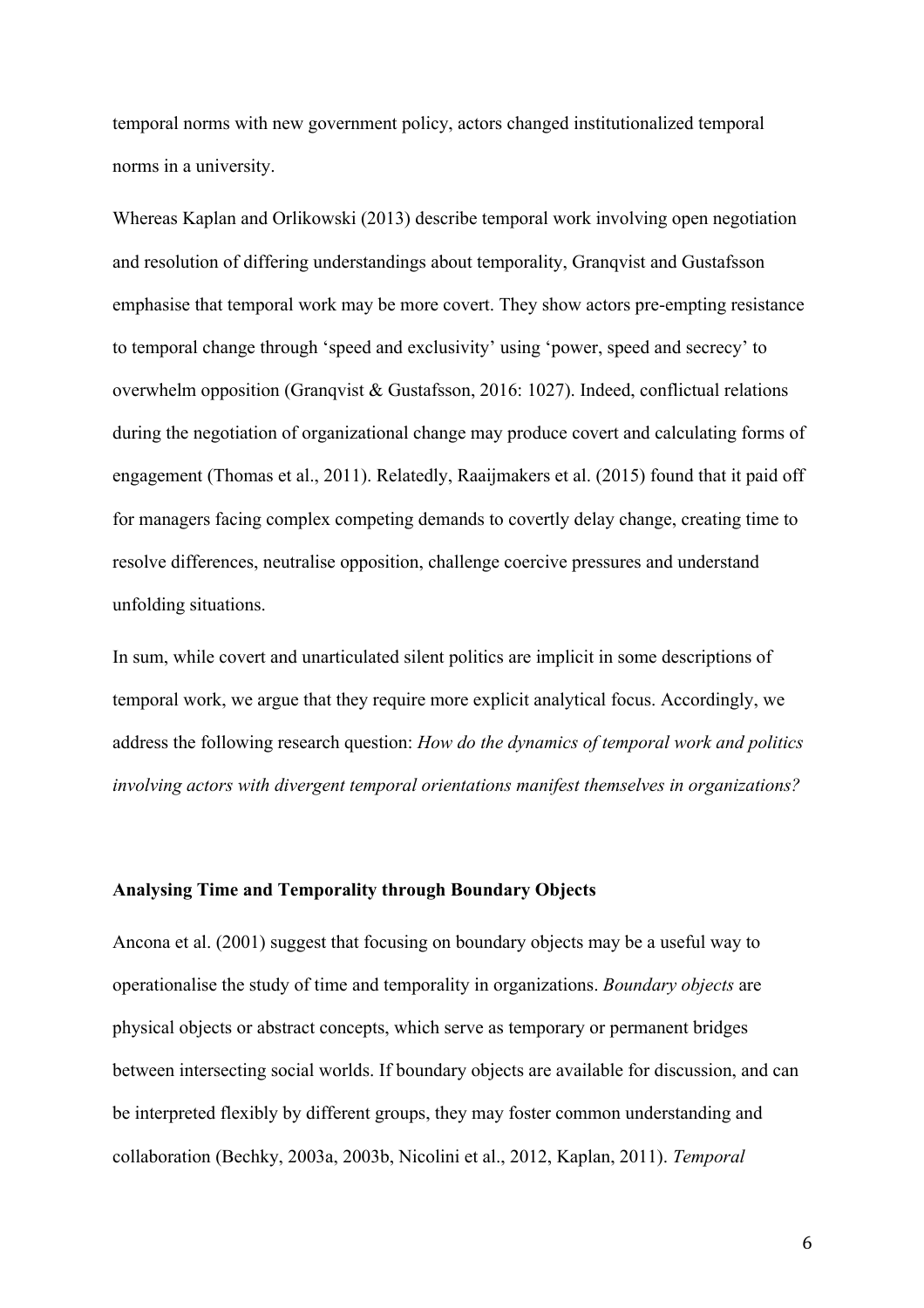*boundary objects*, such as timelines (Yakura, 2002) or project plans (Tukiainen & Granqvist, 2016), may similarly prompt dialogue about time and temporality and facilitate collaboration (Ancona et al., 2001).

Yet boundary objects may also impose knowledge and meaning on communities, so subject to struggles for occupational jurisdiction (Bechky, 2003a, 2003b, McGivern & Dopson, 2010, Nicolini et al., 2012). For example, Bechky (2003a; 2003b) describes engineers using technical drawings as boundary objects to enforce their authority and jurisdiction over competing occupational groups. These engineers invoked abstract interpretive expertise to impose their preferred interpretations of objects and collaborative activity on other groups. O'Mahoney and colleagues (2013) describe procurement managers using a tender form containing pre-specified criteria to commodify the knowledge of management consultants tendering for work. They describe the tender form as a 'self-confirming discursive boundary object, which integrates and disciplines disparate views of the world' and 'renders irrelevant forms of knowledge which are not specified' (O'Mahoney et al., 2013: 229). By forcing consultants to use this boundary object, procurement managers imposed their preferred way of constructing knowledge and hence jurisdiction over consultants.

Discussion of temporal boundary objects in the management and organizational literature (Ancona et al., 2001, Yakura, 2002, Tukiainen & Granqvist, 2016) has focused on the way they facilitate collaboration between actors with different temporal orientations. Yet Huvila (2011: 2536) suggest that creating and shaping a boundary object is 'always an attempt to make a hegemonic intervention'. Nicolini et al. (2012) note that, while conflict is backgrounded, analysing boundary objects may highlight interests related to forms of knowing. We therefore need more explanation of the political use of temporal boundary objects. Accordingly, we examine how boundary objects can be used to impose temporal orientations and time frames, and temporal politics that may result.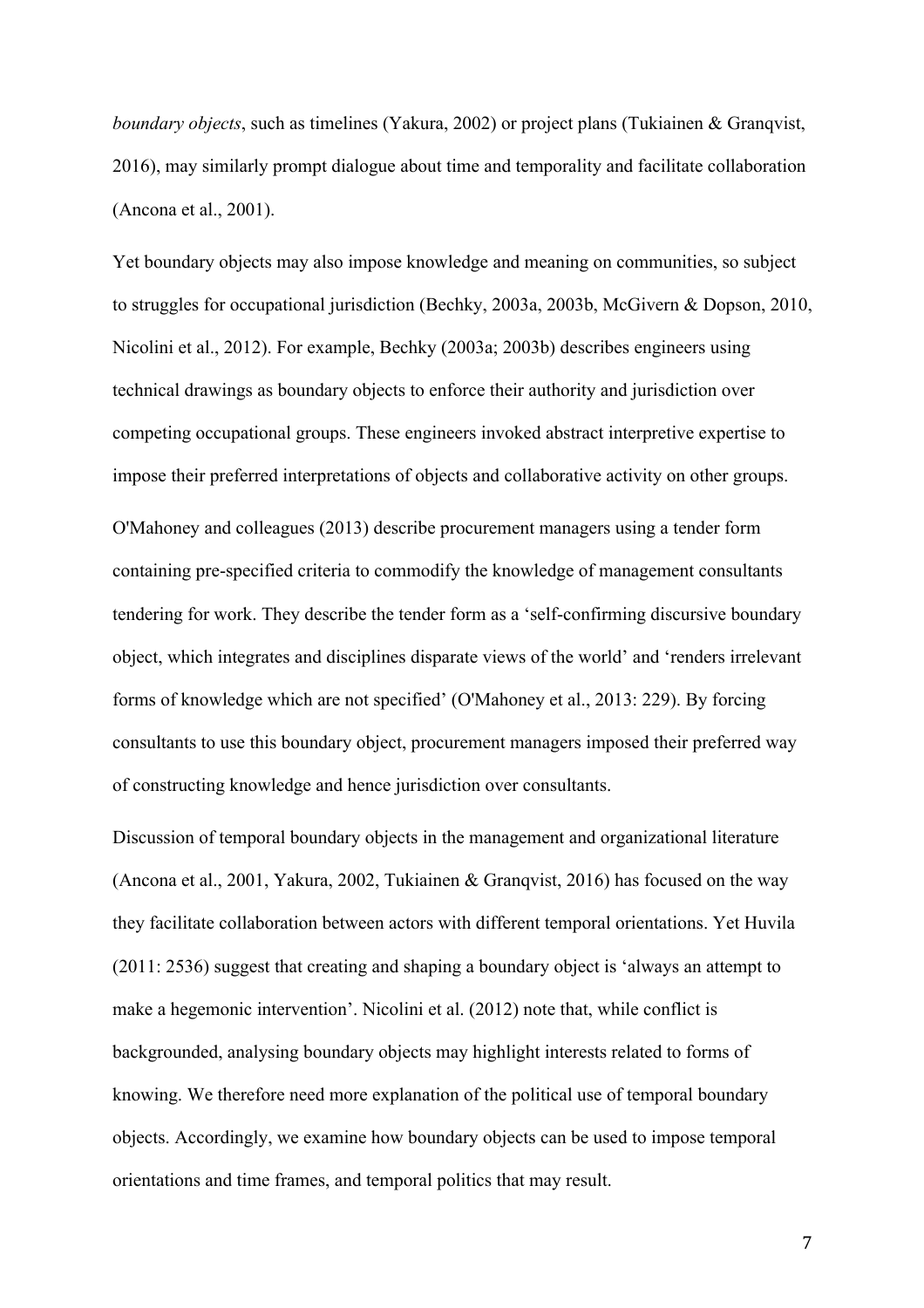### **The Empirical Context of our Study**

This paper is based on a case study of a short-term management consultancy project in a health care setting undergoing major organizational change. Efficient use of time is inherent to much consultancy work, which epitomises a 'time is money' temporal orientation, where speed and billing time are a predominant measure of success (Yakura, 2002, Kieser, 2002). By contrast, health care organizations are complex, slow-changing and contain diverse powerful professional actors with differing temporal orientations (Denis et al., 2011, Ferlie et al., 2013). Clinicians and health care managers may spend decades in their roles and organizations and therefore have long-term and historical temporal orientations (Zerubavel, 1981). Our case therefore provides an ideal setting in which to examine temporal work and politics involving powerful actors with different temporal orientations.

Management consultancies are prototypical temporary or project-based organizations (Lundin & Söderholm, 1995, Bakker et al., 2013). Lundin and Soderholm (1995) argue that bracketing and guarding task and time boundaries is fundamental work in successful projects, while attacking task and time boundaries and associated boundary setting activities is a key mechanism for derailing projects. So, significant temporal work may revolve around the construction and maintenance of task and time boundaries during projects. Such temporal work may involve both overt and covert politics (van Marrewijk et al., 2016).

Failure to complete a project on time can be disastrous for projects, with negative consequences for project managers' careers. Project managers may therefore be more focused on completing projects on time than whether projects ultimately contribute to longer-term business outcomes (Lundin & Söderholm, 1995). Moreover, while a sense of urgency may elicit flexible behaviour enabling the completion of short-term projects on time, it may also focus participants on their own self-interests and objectives, particularly if they do not anticipate working with project partners again (Ligthart et al., 2016).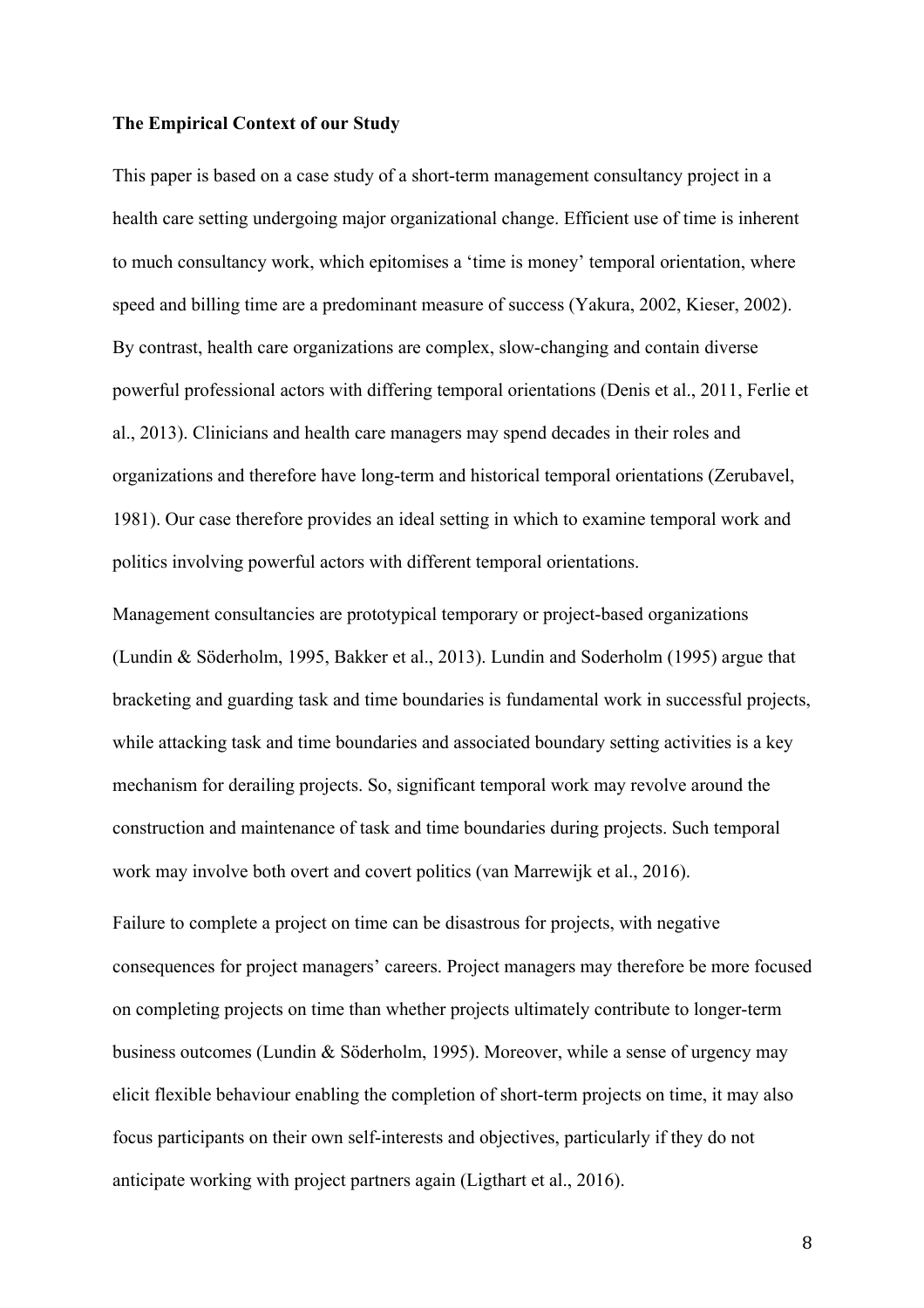Tavory and Elisasoph (2013) argue that project managers' simultaneously relate to delivering short-term projects and their longer-term career trajectories. Where the interests of project and project managers' career trajectories diverge, we may see covert political temporal work to protect careers, perhaps at the expense of longer term project outcomes. So, as Bloomfield and Danieli (1995: 41) note, 'the treadmill of project management, with its injunction to deliver on time… can become an end in itself and thereby displace the original objectives'. Similarly, consultants' use of time has been found to create tensions between the project outcomes consultants and clients aim to achieve (Kieser, 2002, Mintzberg, 2004). Thus there is a risk that when consultants leave projects, 'everything collapses rather rapidly like a house of cards' (Czarniawska-Joerges, 1990: 149). We examine these ideas, in our empirical project case study below.

# **Research Methods**

#### *The Case Study*

Qualitative case studies are an appropriate research methodology when exploring how and why questions in novel settings, facilitating the development of new theory (Eisenhardt, 1989), including research examining time and temporality in organizations (Langley et al., 2013). This article is based upon a qualitative case study of a global management consultancy, which we refer to using the pseudonym *Elmhouse Consulting*, and a project it ran in the English National Health Service (NHS). The case study was part of a wider project examining how health care managers use management knowledge (Dopson et al., 2013).

# *Policy Context*

In the context of the 2008 global financial crisis and consequent strain on government finances, the English Department of Health commissioned a management consultancy to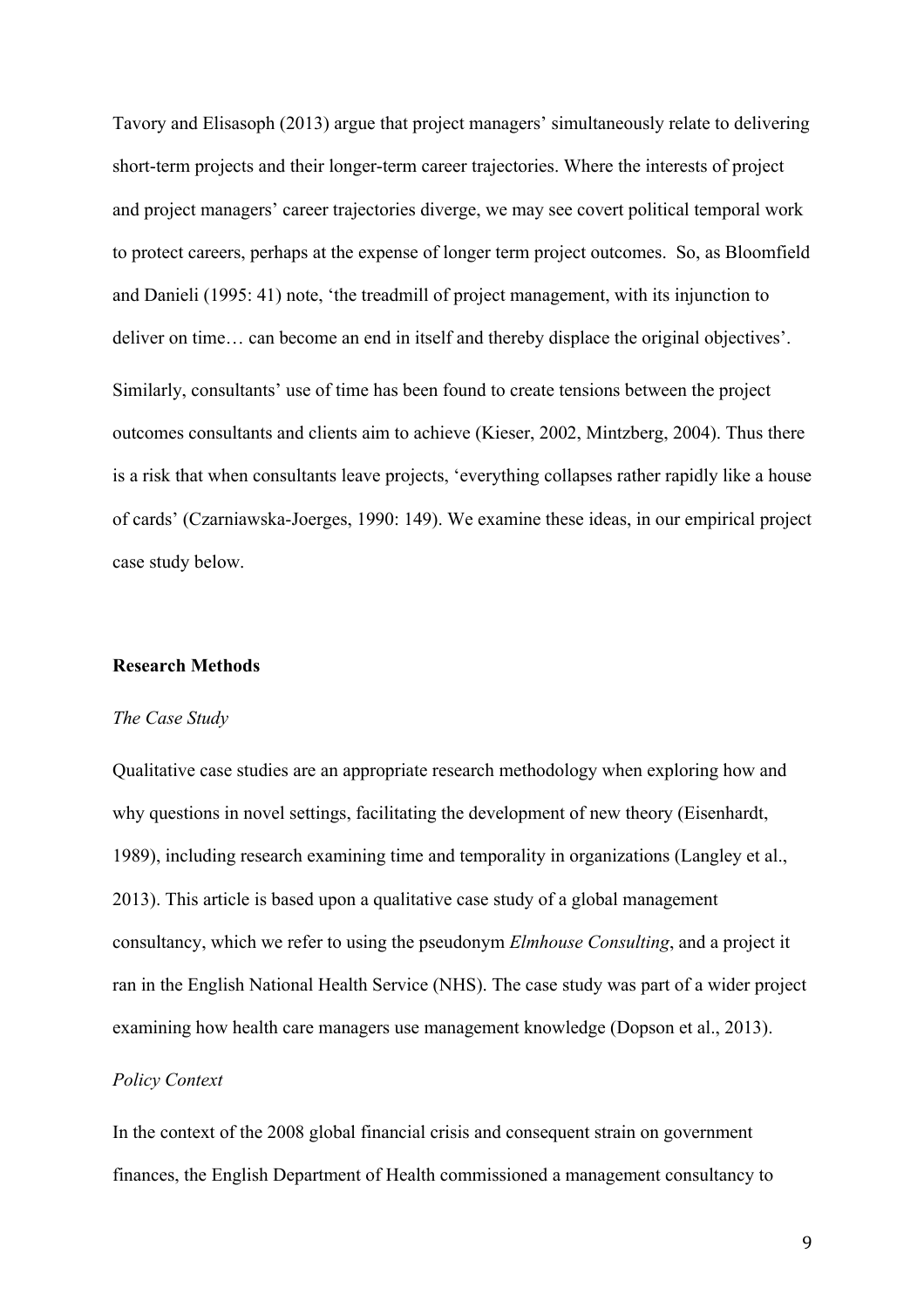advise how to make major efficiency savings in the NHS. The consultancy published its recommendations in March 2009. In May 2009, the Department of Health then announced that it was planning an efficiency savings programme and in December 2009 informed NHS Chief Executives they needed to produce initial efficiency savings plans by April 2010. In March 2010, the *Quality Innovation, Productivity and Prevention* (QIPP) programme was formally launched, aiming to make £20Bn efficiency savings (from an overall NHS budget then of £106Bn) during the period 2011-14. 20% of these efficiency savings were to be made by redesigning primary health care.

During our empirical research, Strategic Health Authorities (SHAs) were responsible for oversight of NHS services across large geographical regions and performance managing NHS Primary Care Trusts (PCTs), which commissioned (purchased) and managed local primary health care services. The Department of Health set a deadline of September 2010 for SHAs to submit plans to redesign primary health care to make efficiency savings. Most SHAs hired management consultancies to advise them how to do so (National-Audit-Office, 2011). We note that mid-way through the empirical project we studied the government announced SHAs and PCTs would be abolished and replaced with new NHS organizations performing similar roles. We show a time line of the events surrounding the project in Figure 1.

# **Insert Figure 1 about here: Timeline of project related events**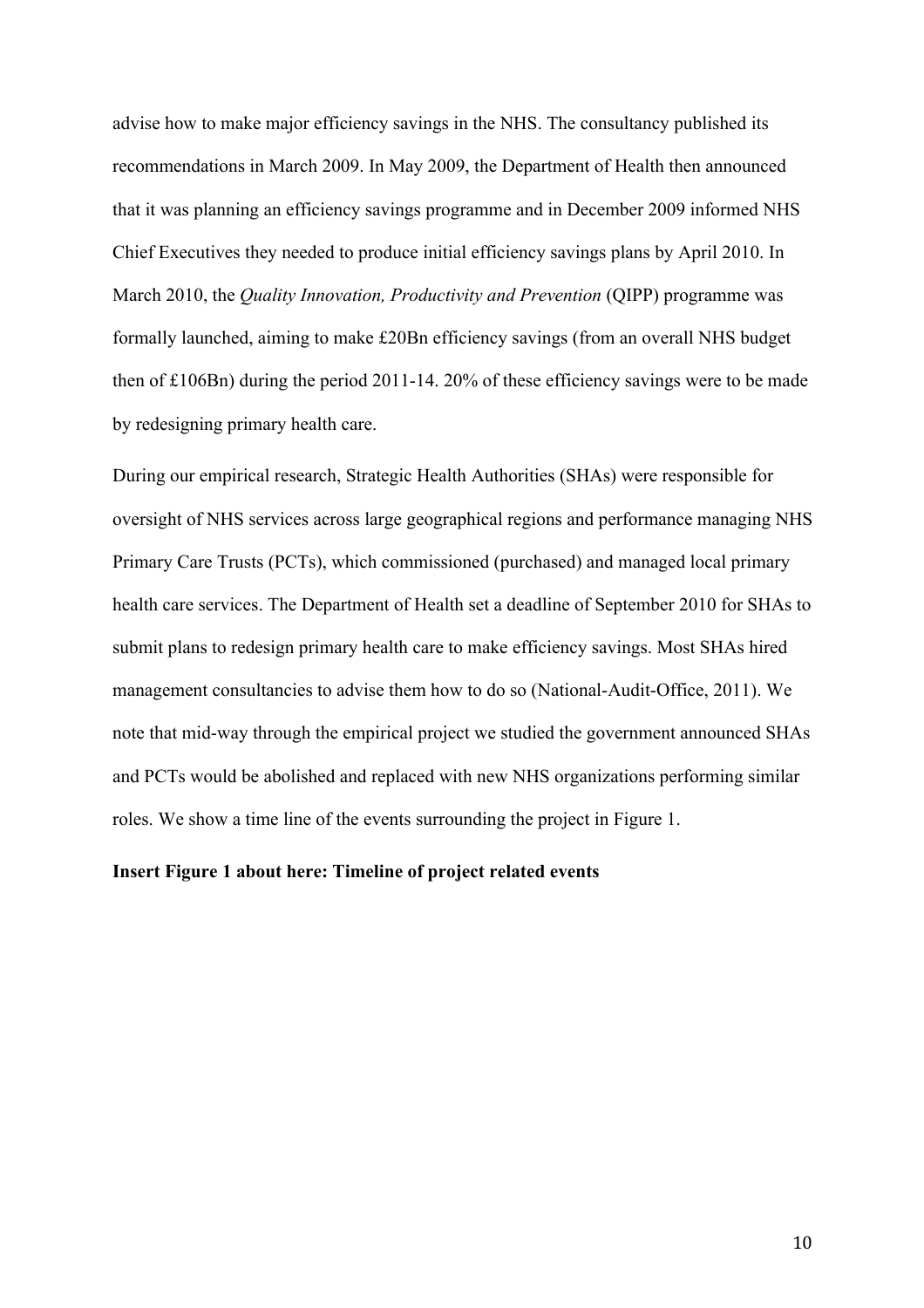#### **Figure 1: Timeline of project related events**



# *Data Collection*

Our case study involved two main phases of data collection. First, we conducted a day of ethnographic observation in an Elmhouse office, where we observed and informally talked with consultants to sensitise ourselves to issues affecting their work and use of knowledge to explore in formal interviews (in March- April 2010). We then conducted, recorded and transcribed face-to-face interviews with nine consultants and an Elmhouse advisor, asking questions about consultants' careers, work, experiences and use of management knowledge. We next conducted field research (June 2010 - October 2011) on an Elmhouse project commissioned by an SHA to redesign regional public health care services across the PCTs the SHA managed. We focused on one PCT as an exemplar of project activity. Data collection during this second phase involved ethnographic observation of an Elmhouse region-wide project meeting for NHS managers (in June 2010). During this meeting, we observed how Elmhouse consultants presented their project rationale and plan, provided organizational redesign and change management training, and the way NHS managers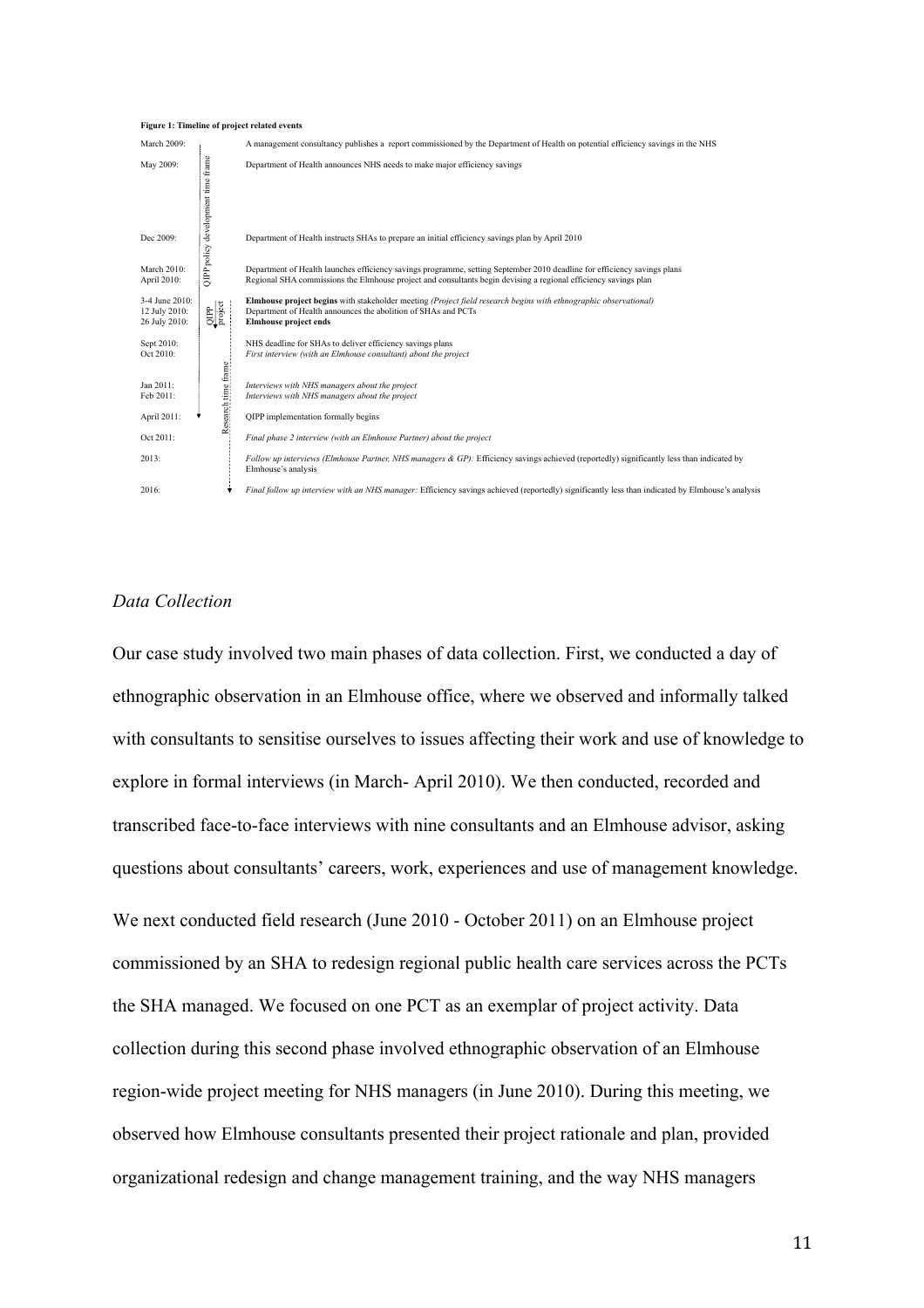reacted. We also informally discussed the project with consultants and NHS managers. We analysed documentation relating to the project too, including national QIPP documentation, information about the SHA's and PCT's context, plans and objectives, an Elmhouse project presentation and time plan (printed in a booklet), and final PowerPoint based project report. Our main source of project data was semi-structured formal interviews. We conducted 19 interviews with a range of stakeholders involved in the project about their experiences and perceptions of the project; three SHA managers; five PCT managers, a General Practitioner (GP or primary care physician), two clinicians (including a GP) in NHS managerial roles, two Elmhouse consultants and an Elmhouse partner. In 2013, we conducted follow-up interviews with the Elmhouse Partner, a GP and two PCT managers to assess the project's longer-term impact; whether, how and why the project did or did not achieve its stated aims. In 2016, we conducted a final interview with a PCT manager, discussing the projects' longterm impact and to validate our findings and theoretical explanation.

# *Data Analysis and Theorisation*

To manage our analysis of our complex and divergent data, we initially developed an empirical project narrative (Langley, 1999), involving a sequence of events over time, different actors, evaluative frames and indicators of content, context and underlying generative mechanisms and structures (Pentland, 1999). We then thematically analysed and compared interviewees' interpretations of events and phases in this narrative (Langley, 1999), looking for patterns of convergence or divergence and noting similarities and inconsistencies between accounts (Gioia & Chittipeddi, 1991). We identified three main stakeholder groups (combining groups and individuals) pursuing distinct forms of temporal work: Elmhouse management consultants (Elmhouse consultants hereafter); senior strategic SHA managers (SHA managers hereafter); and operational managers and clinicians based in primary health care (PCT managers and clinicians hereafter).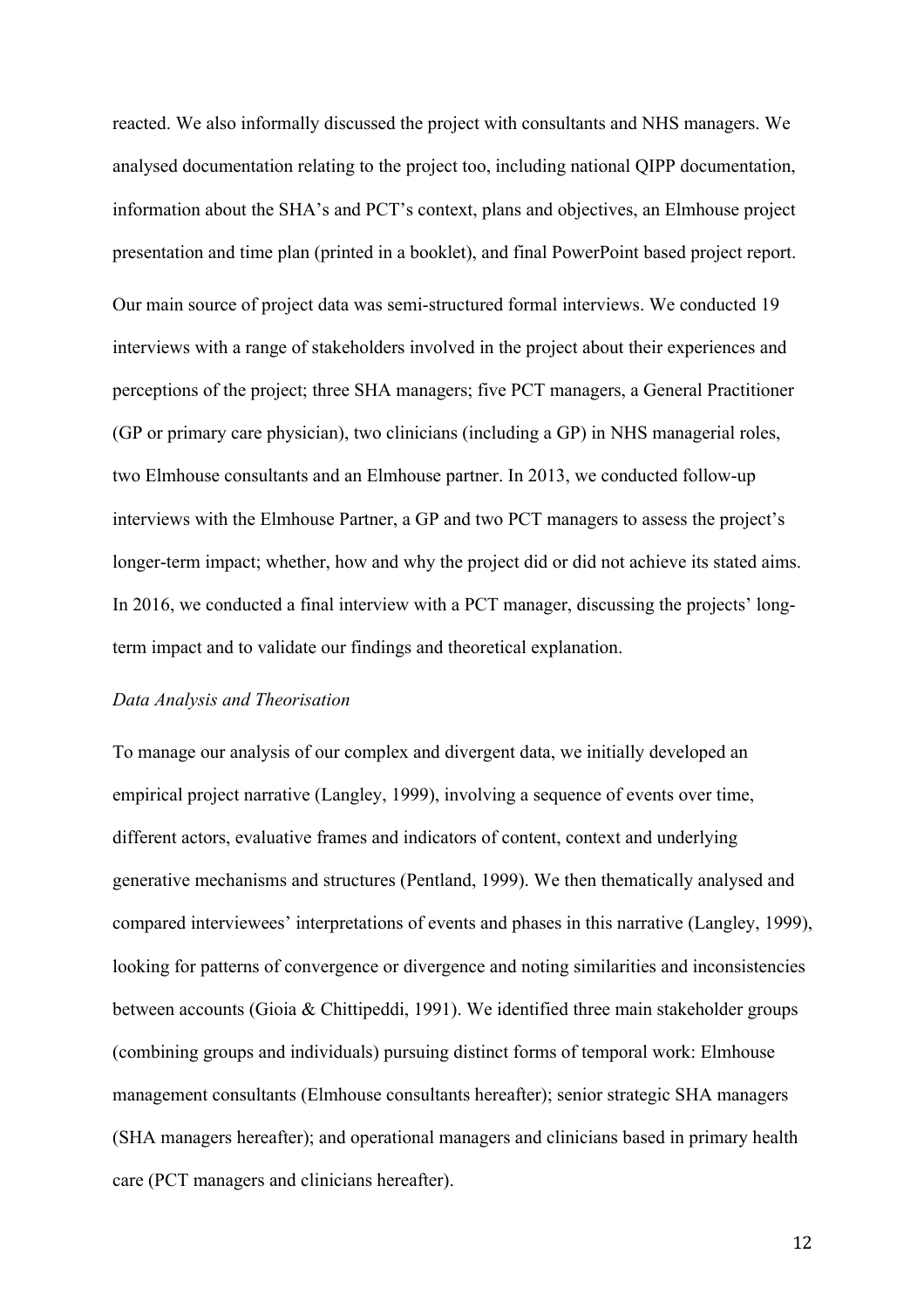Our theorisation was iterative (Langley, 1999, Eisenhardt, 1989), moving between theory and data to develop theory explaining our case. Our empirical research was initially framed by theory about management knowledge, research and evidence in health care, reflecting our broader research project (Dopson et al., 2013). However, thematic data analysis highlighted time frames and temporal orientations affecting management consultants' and health care managers' different views of knowledge, the project and its outcome. We then re-analysed data focusing on time and temporality. This highlighted groups' distinct temporal orientations, shown in Appendix 1, where we illustrate first order constructs and theoretical codes with narrative interview extracts (Langley, 1999, Gioia et al., 2012), and related ways of constructing problems, legitimating solutions and time frames.

We next examined groups interactions, drawing on Kaplan and Orlikowski's (2013) theory about temporal work. Puzzling empirical data can problematize pre-existing theory, prompting the development of new theory (Alvesson & Karreman, 2007). Accordingly, we were intrigued about two aspects of our data. First, why there was no overt dialogue or attempt to resolve the diverse parties' different temporal orientations during the project. Where was the temporal work? Second, why did PCT managers agree consultants' organizational redesign plans, when our data shows they neither fully understood it, nor believed it could be implemented?

These empirical puzzles led us to iteratively reanalyse our data and look to theoretical literature for explanations for unarticulated or 'silent' temporal work. While we found brief references to 'silent politics' in the literature on temporal orientations (Das, 1987) and to 'secrecy' in literature on temporal work (Granqvist & Gustafsson, 2016), these ideas were under-developed and did not fully explain our findings. We therefore enfolded ideas from wider literatures on temporary and project-based organizations (Lundin & Söderholm, 1995, Tavory & Elisasoph, 2013) and boundary objects (Ancona et al., 2001, Bechky, 2003b,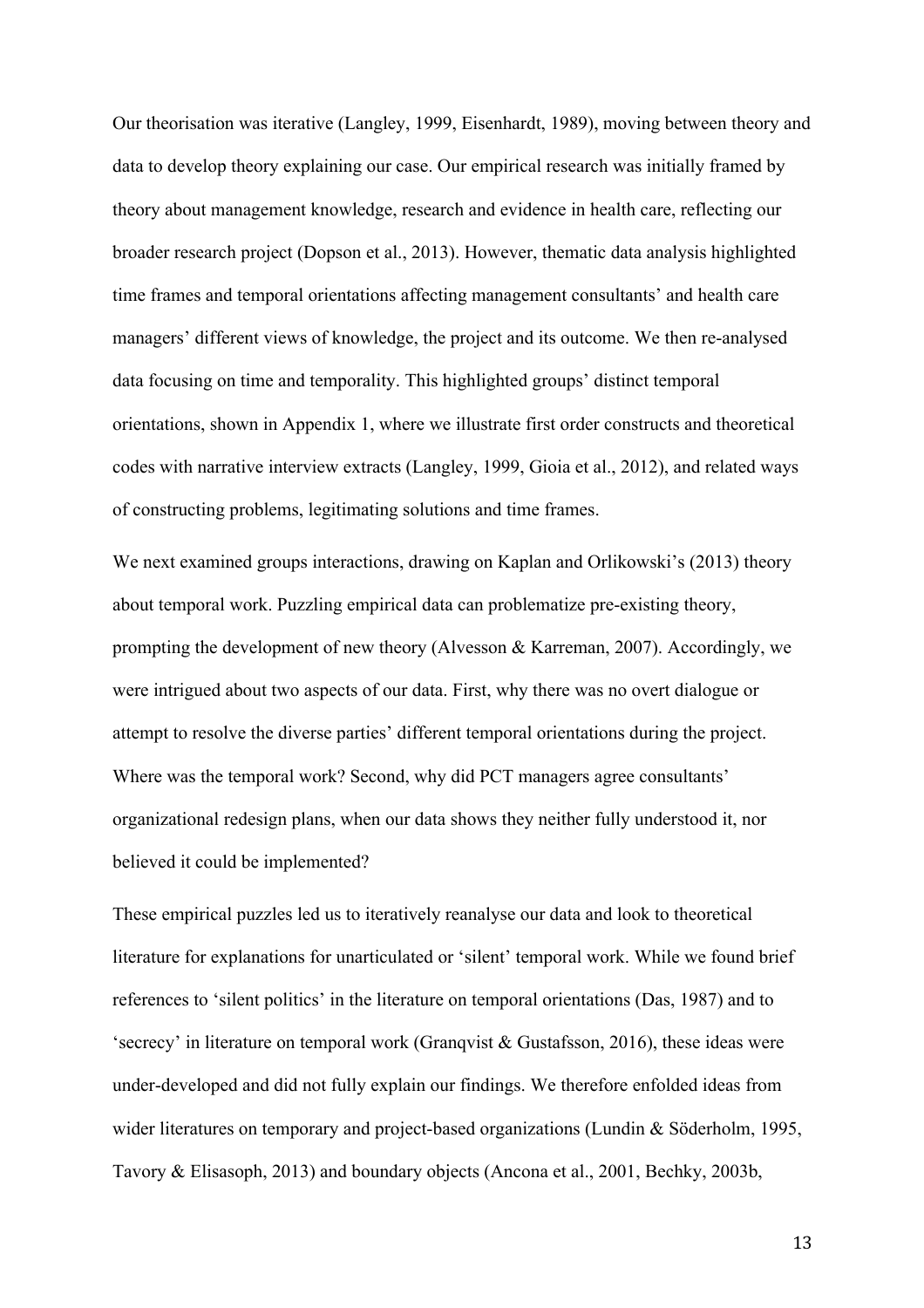2003a, Huvila, 2011) into our novel theoretical explanation of the silent politics of temporal work.

# **Findings**

We begin by describing the temporal orientations and interests of the three groups involved in the project, which framed their approaches to temporal work.

# *Temporal Orientations*

# *Blitzing and Leaving: Consultants' Temporal Orientations*

Elmhouse consultants likened their work to competing at the Olympics, where *'*sometimes you don't get a gold and get kicked out' (Elmhouse Advisor 10). Consultants typically lasted only two years in the organization. Elmhouse put consultants under 'high pressure' (Consultant 8) to develop and perform, with performance 'feedback twice a year, and then after every project' (Consultant 9). This heightened consultants' awareness of rapid but precarious career trajectories in Elmhouse, producing a fast-paced, short-term temporal orientation, closely tied to project timescales.

'Time pressure' and 'working to tight deadlines' (Consultant 2) affected how consultants diagnosed problems and developed solutions during client projects. They used a Pareto efficient '80-20 rule… to get to the 80% answer… in 20% of the time' (Consultant 9). 'Pressure… to do our analysis quickly' (Consultant 4) also resulted in consultants 'relying on the Elmhouse model as a way of thinking' and 'persuading' clients to use it because consultants 'simply haven't got time to do it any other way' (Consultant 6).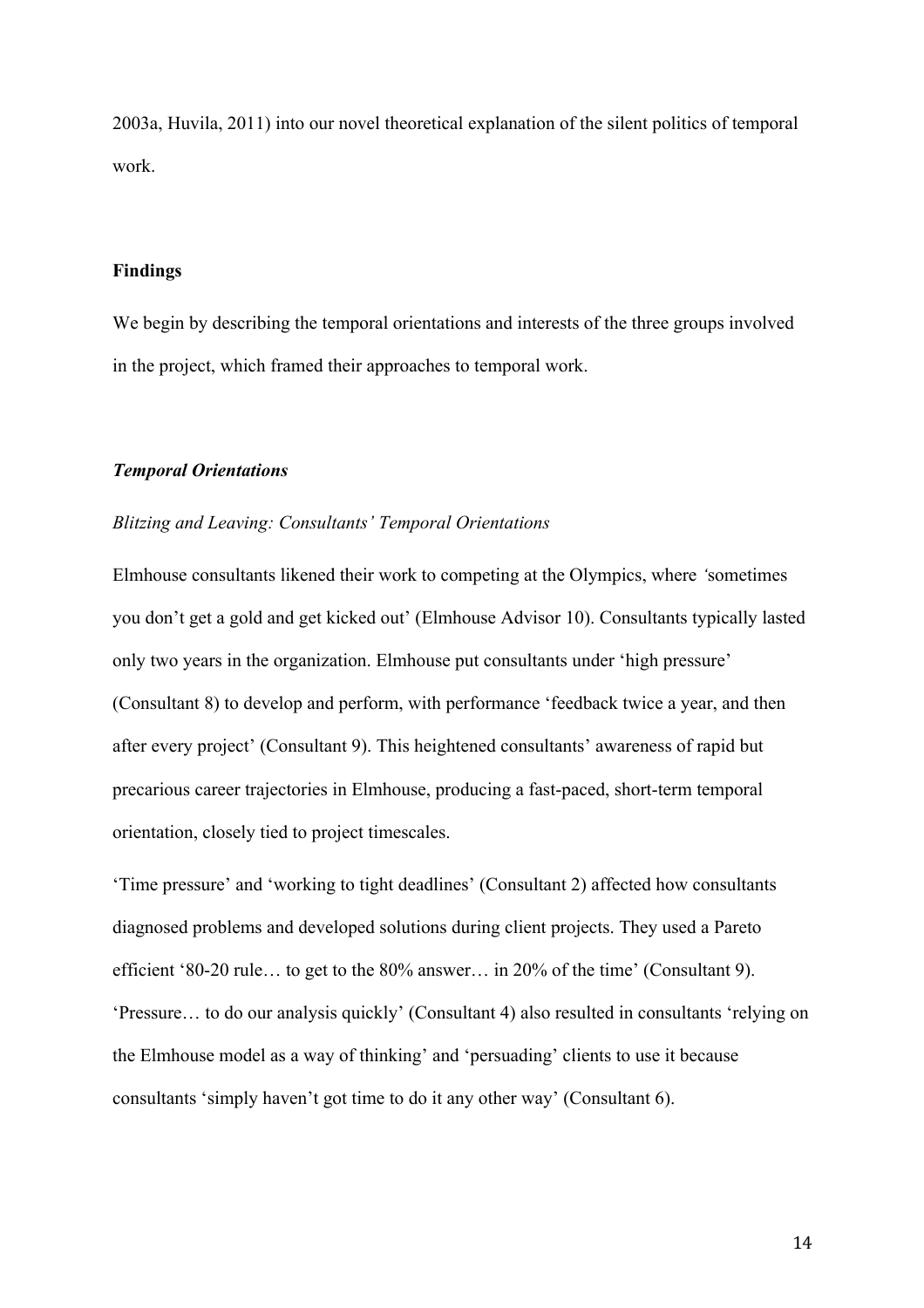Accordingly, Elmhouse consultants engaged in temporal work to construct and contextualise clients' problems in ways persuading them that fast-paced, short-term projects provided their solution, drawing on established Elmhouse models and ways of thinking. Consultant (22) noted: 'We're not allowed to talk about selling… we talk about the context; we talk about what I think would be required to fix the context'. Thus, Elmhouse's unarticulated commercial and temporal imperatives framed its consultants' advice to clients.

An Elmhouse partner (24) commented that clients 'tend to use Elmhouse when it's a very big problem… for as short as possible a time. Indeed, our operating model is geared towards blitzing and leaving.' Some consultants acknowledged that Elmhouse's fast pace could be problematic for clients. One noted: 'Frequently clients have said… [Elmhouse] walk faster than they can run… it's a huge whirlwind' (Consultant 5). Consultant 22 commented: '[Elmhouse] move at an almighty pace and it typically isn't the pace our NHS clients move at.' Yet other consultants believed differences in pace reflected consultants' superior ability compared with clients: 'One of the big problems you find in the public sector is that they… can't keep up' (Consultant 23).

We label Elmhouse's temporal orientation *blitzing and leaving*, with intensive time pressures, performance management and rapid but precarious career trajectories producing a fast-paced, short-term, quantitative temporal orientation, which affected how consultants constructed and managed projects.

## *Accelerating Delivery: SHA Managers' Temporal Orientations*

SHA managers were accountable to the Department of Health and their temporal orientation reflected the time-pressured measures with which it assessed health care performance. A SHA manager (18) noted that their organization's temporal orientation involved 'tight timescales' with 'focus' on 'evidence of performance and delivery' and 'tangible results'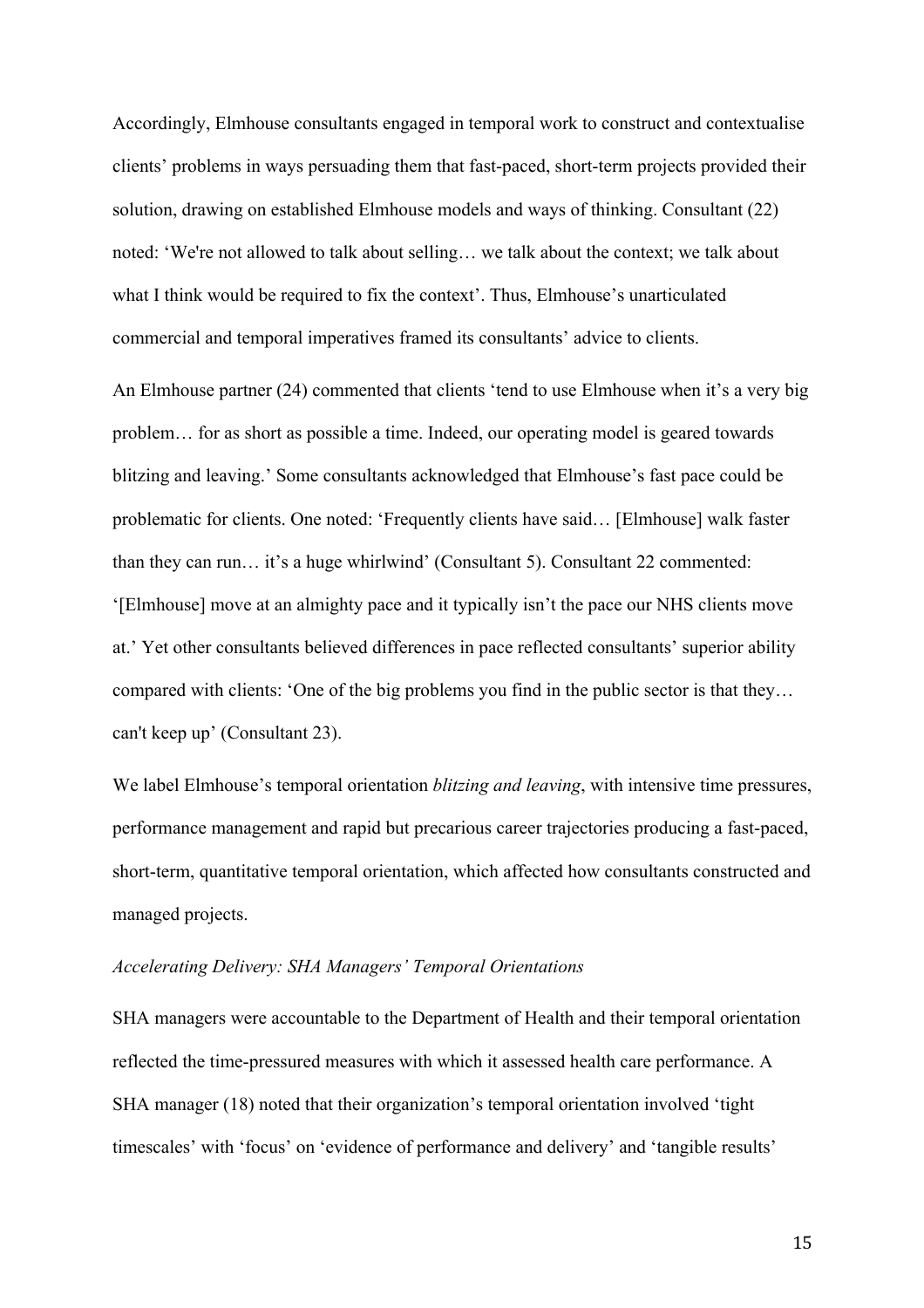which 'stood the test of time'. Yet SHA managers also noted that 'the big time-lag in healthcare is moving from the analysis to the delivery… that's the big problem' (SHA manager 13) and 'we can't really call it [a project] a success until it's delivered' (SHA manager 12).

In sum, SHA managers focused on constructing and providing evidence of short and longterm delivery and performance in the regional NHS in timely quantitative terms, as well as accelerating the delivery of organizational change. We label SHA managers' temporal orientation *accelerating delivery*.

*Taking the Time to Develop Sustainable Change: PCT Managers' and Clinicians' Temporal Orientations*

PCT managers and clinicians had an open-ended, qualitative temporal orientation. Many had been in their roles for years and their experience framed their view of the project. PCT manager 11, for example, likened health care to 'a super tanker' and PCT manager 14 noted that changing a health system involved 'time and you need to hang around'. PCT manager 25 argued 'you have to respond to and respect local time scales if you want sustainable on-going change.'

PCT had contractual relationships with local GPs, from whom they commissioned the delivery of primary care, and operational responsibility for implementing organizational change, which affected PCT managers' temporal orientations. GP 20 similarly argued that developing sustainable change was 'all about relationships' and 'time together'. Another PCT manager (21) cautioned: 'rush things and you don't get the ownership' because developing sustainable change required taking 'time to talk to the clinicians'.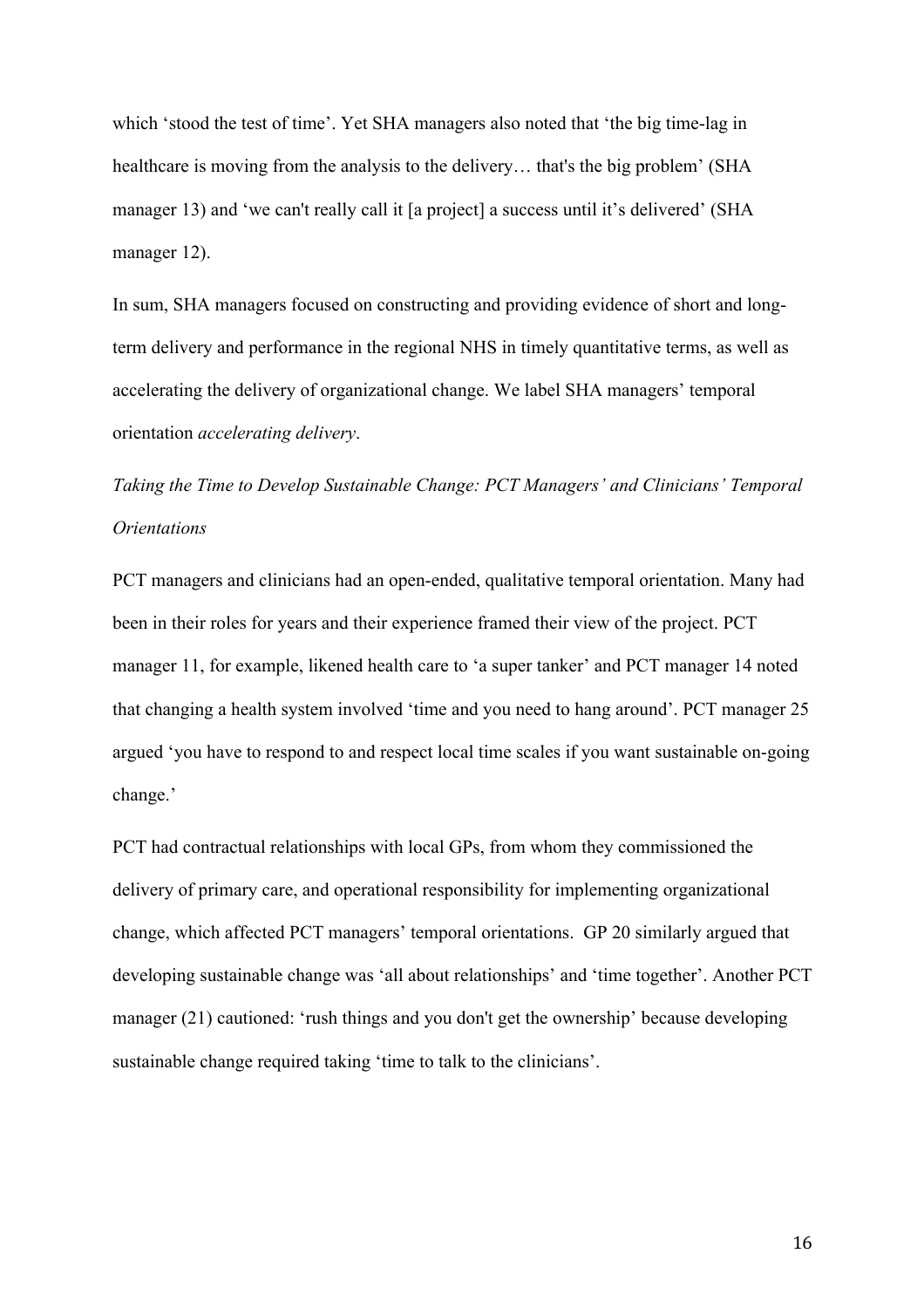We label PCT managers' temporal orientation *taking the time to develop sustainable change,*  involving an open, long-term, qualitative, relational and processual temporal perspective. We illustrate these divergent temporal orientations in the first section of Appendix 1.

# *The Project*

# *Constructing Project Task and Time Frames*

We first examine temporal work establishing the project's task and time frames. This occurred because of how actors constructed the problem the project was addressing, its solution, and the time frame necessary for its implementation.

PCT managers were aware of financial pressures on the NHS, which they diagnosed as resulting from historically 'difficult relationships' between local PCTs and GPs, with 'everyone in isolation trying to meet their own individual objectives' (PCT Manager 21). Six months before the Elmhouse project, PCT managers were developing a bottom-up, 'transformation partnership' as a solution to this complex systemic problem, involving timeconsuming dialogue and negotiation with local stakeholders.

With a Department of Health's deadline for producing an efficiency savings plan approaching, SHA managers reportedly saw 'debate and discussion going on for some time… without really reaching a conclusion' (PCT Manager 15). They 'weren't confident... [PCT] managers were starting to analyse the challenge quickly enough' (PCT manager 14). SHA managers saw the problem as 'make or break for the NHS' (SHA Manager 12), disrupting the way PCTs had previously addressed the problem. The SHA then commissioned Elmhouse for their 'capacity… to work at a very fast pace… make progress far quicker than we could ever have on our own' (SHA Manager 13).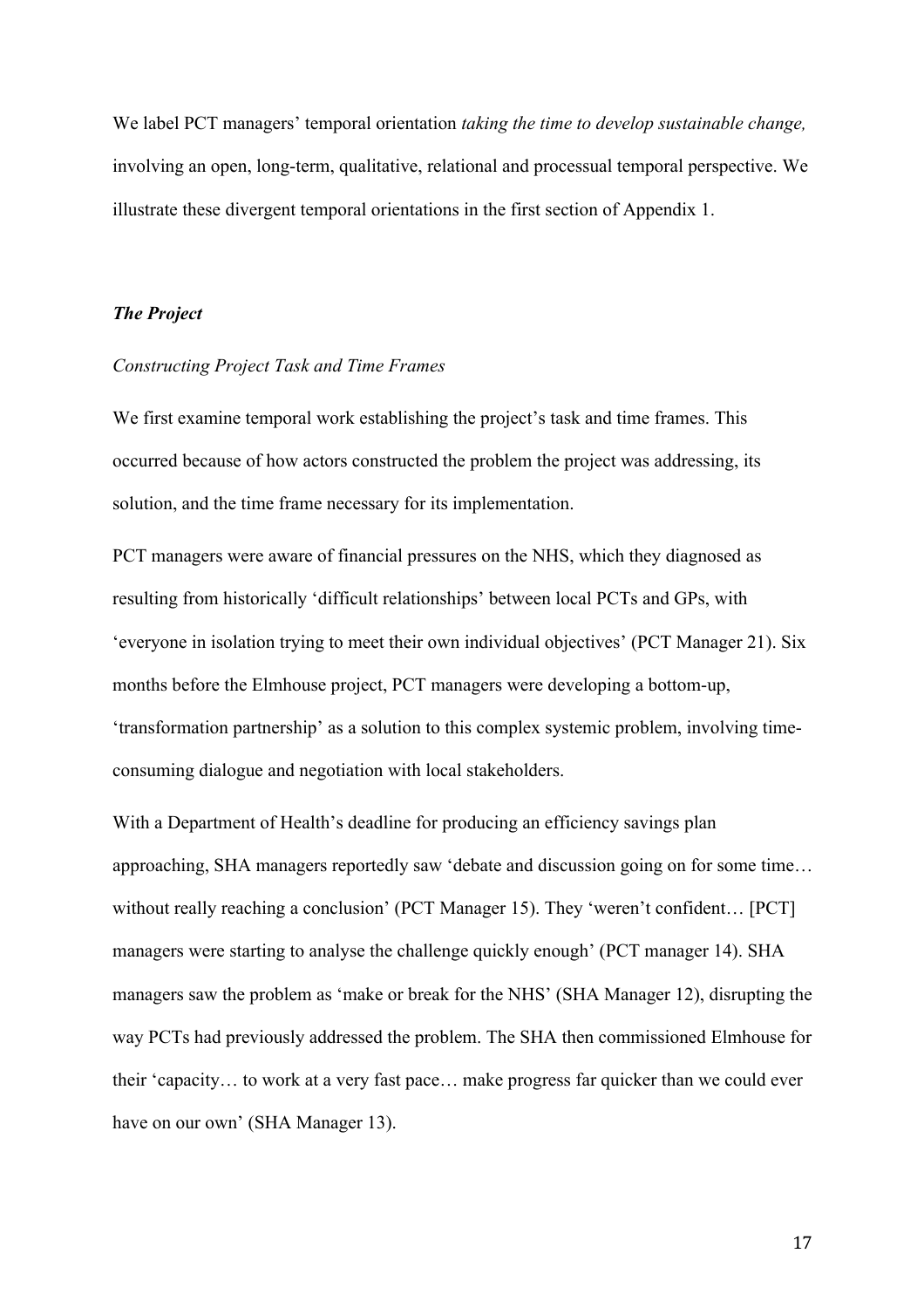Here we see the SHA as challenging local clinicians' and PCT managers' long-term temporal orientations to increase the pace of change. This was to be secured indirectly; as a knock-on consequence of hiring in a prestigious management consultancy, whose independent analysis and solutions would be quick and difficult to contest, which supported the SHA's agenda for accelerating delivery. We see this indirect intervention strategy as one element of the SHA's silently political temporal work.

Elmhouse diagnosed the PCTs' problem by focusing on 'numbers' (PCT Manager 15), rather than using qualitative or contextual modes of analysis. They proposed its solution as delivering 'uniformity' and 'systematic application' (Consultant 23) of what Elmhouse considered best practice for organizations like PCTs. Elmhouse benchmarked local PCTs' performance against national data and proposed that efficiency savings could be achieved through redesign of care pathways and the application of their 'golden rules' for service redesign and 'prescriptions for change'.

We note Elmhouse's discourse here persuasively constructing their analysis in simple, apparently objective, technical and legitimate terms, based on previous successful projects, expert knowledge and global data. Yet, precisely how Elmhouse conducted their analysis and came to its conclusions was complex and only semi-articulated, so difficult for managers in the client organization to understand or challenge during the short project period. We suggest that Elmhouse' construction of the local NHS's problem also silently reflected the consultants' and SHA clients' political interests; legitimating a top-down solution deliverable within their short project time frame.

In sum, the project involves actors with divergent constructions of the problem, framed by different career experiences, agendas and temporal orientations. The Department of Health deadline disrupted PCT managers' and clinicians' open temporal orientation towards the NHS's problems, reflecting practical and complex experience of trying to change local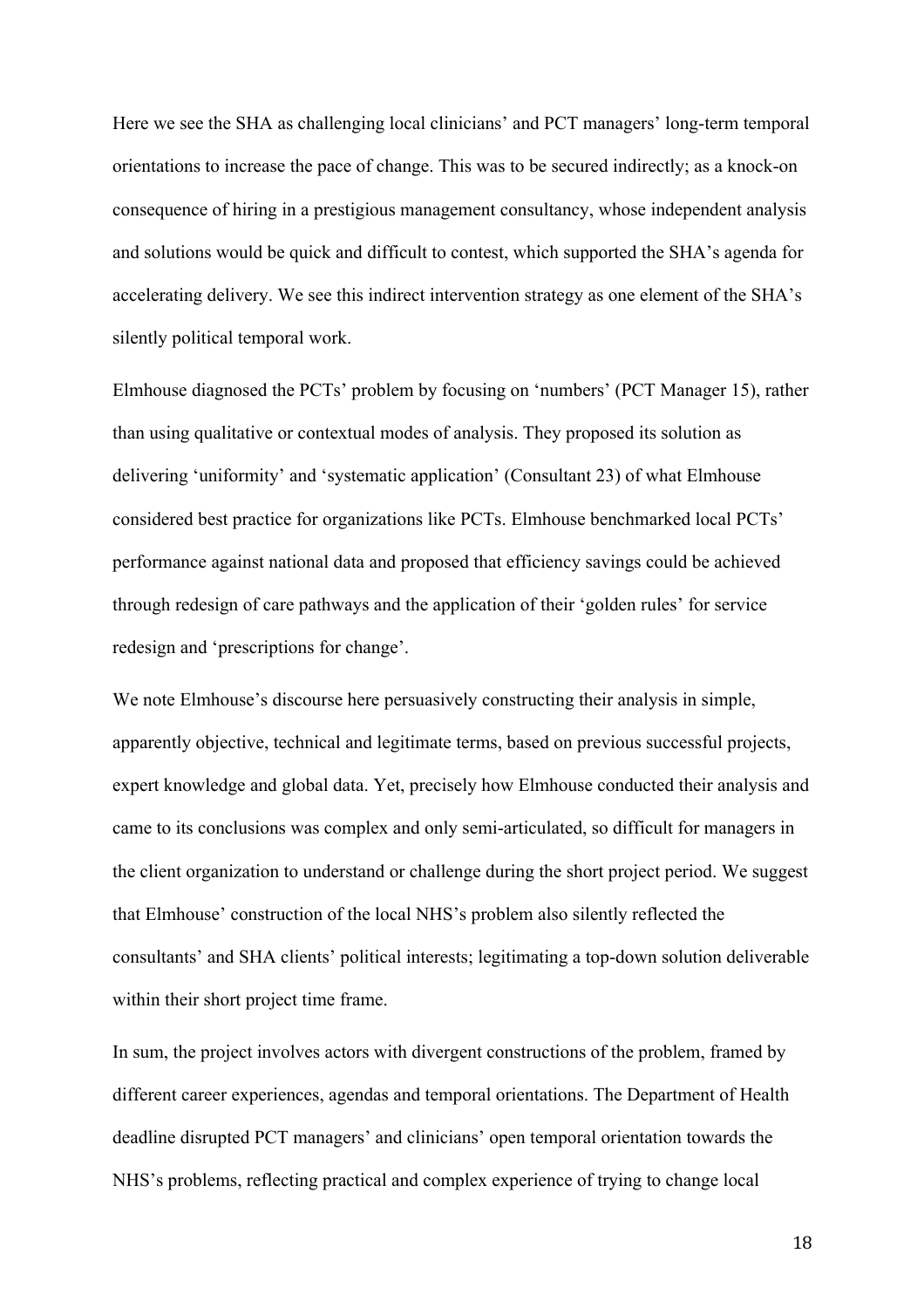clinical services by engaging stakeholders in change processes. The SHA engaged in backstage temporal work, constructing the productivity agenda as an urgent critical problem, driven by an impending NHS funding crisis and related deadline for an efficiency saving plan. This justified the SHA hiring Elmhouse to analyse the problem and its solution in relatively abstract, quantitative terms, legitimating fast, top-down change.

We illustrate the way the three groups constructed the problem, its solution and necessary time frame in the second section of Appendix 1. We label this an 'urgent critical problem' requiring a short time frame for SHA managers and consultants and an 'historical wicked problem' requiring an open time frame for PCT mangers and clinicians.

# *Fixing the Task and Time Frame in Boundary Objects*

Having constructed their analysis of the NHS's problem and its solution, Elmhouse then silently fixed the project's task and time frames in a boundary object; a standardized PowerPoint template. We explain the fixing of task and time frames in this boundary object as another form of silent temporal work.

Elmhouse gave PCT managers a 62-slide PowerPoint template, containing pre-specified tasks, embedded modes for calculating potential efficiency savings and analysing how to implement related changes, and deadlines. PCT managers were tasked with completing the template, drafting service redesign plans using Elmhouse's 'golden rules' and 'prescriptions for change' (PCT manager 17), getting agreement to their plans from local stakeholders, and submitting final plans within a 35-working-day timeline. At an initial project meeting, we observed consultants confidently explaining to PCT managers and local clinicians how the project would work.

PCT managers described themselves being initially open to dialogue with Elmhouse and 'pleased to take advantage of some of Elmhouse's expertise… to help us unravel some of the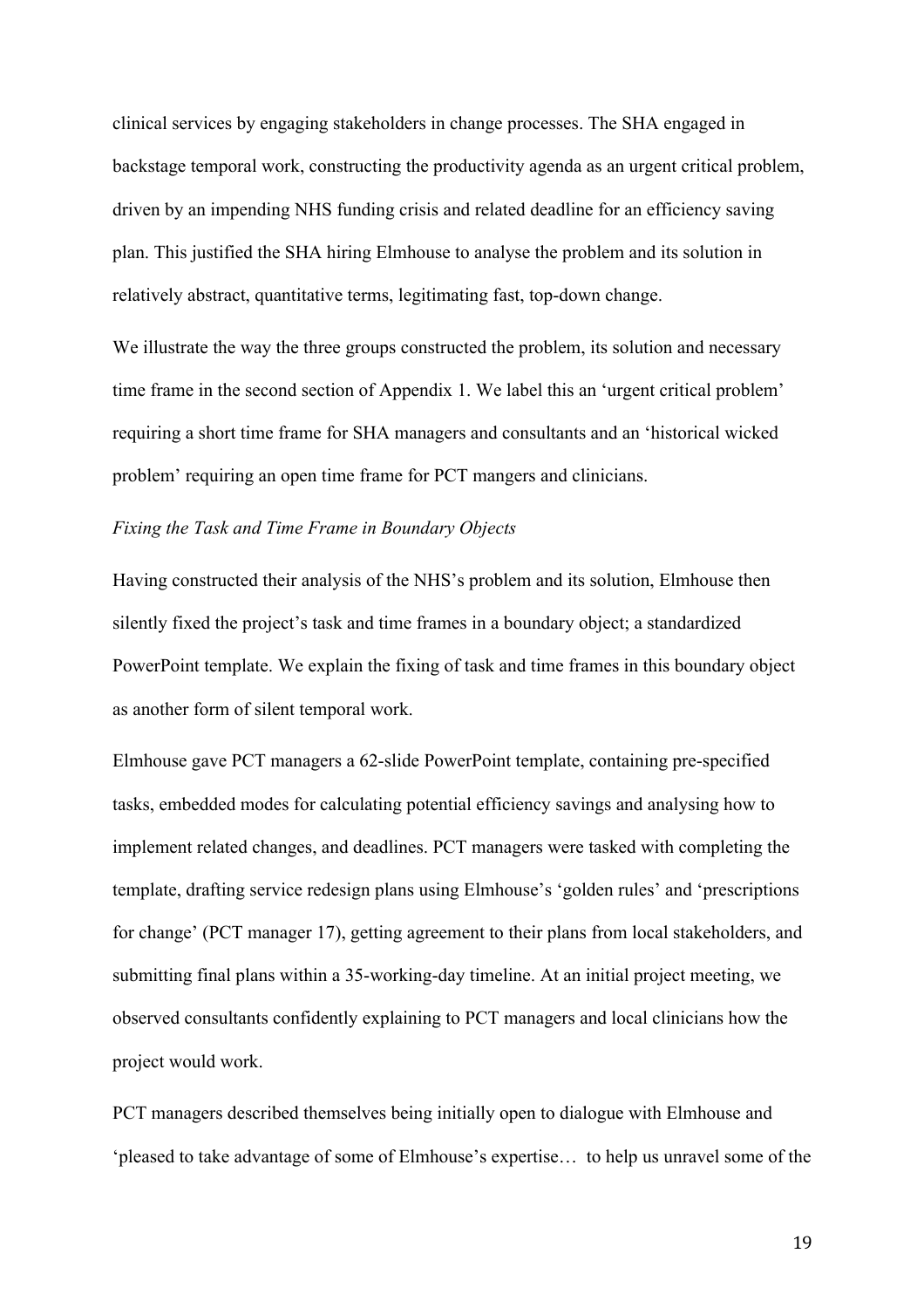information' (PCT Manager 22). PCT Manager 11 noted Elmhouse were an 'internationally renowned company' and the project provided a 'fantastic opportunity to learn something'. Thus, Elmhouse's reputation for expertise initially provided legitimacy and power to quickly commence a process to change the local NHS.

Yet by the end of the meeting, GP 20 reported 'the Elmhouse conversation… left a feeling of impossible disengagement' and seeing 'good [NHS] people looking extremely disengaged or distressed or puzzled' asking 'what did all that mean… the disconnect from rhetoric and reality?' Thus, PCT managers and clinicians began to realise they were not having the twoway dialogue they had hoped for, and that the project's task and time frames had been silently decided and fixed before their involvement.

While interactions around boundary objects may facilitate understanding of collaborative tasks, given sufficient interpretive flexibility, Elmhouse's PowerPoint template and project time line were developed and fixed before PCT managers' involvement. Elmhouse consultants focused on legitimating and guarding their predetermined task and time frames during the project, rather than engaging in two-way dialogue to develop a common understanding of the local NHS and collaborative solutions. So, we see the construction of a pre-determined and fixed PowerPoint template, linked to a 35-working-day implementation timeline, as an attempt to silently impose a taken-for-granted, fast and short-term temporal orientation on the local NHS.

Accounts of disengagement, distress and puzzlement convey a sense of shock and confusion among PCT managers and clinicians about how to deliver an efficiency savings plan by the deadline using Elmhouse's proposed model. PCT manager 19 argued Elmhouse did not 'understand the context' or NHS accounting rules, 'that savings opportunity was lost, that rationale didn't work'. PCT manager 21 commented: 'you need lead time… strategic thinking space and… political permission to do these things.' Reflecting consultants' descriptions of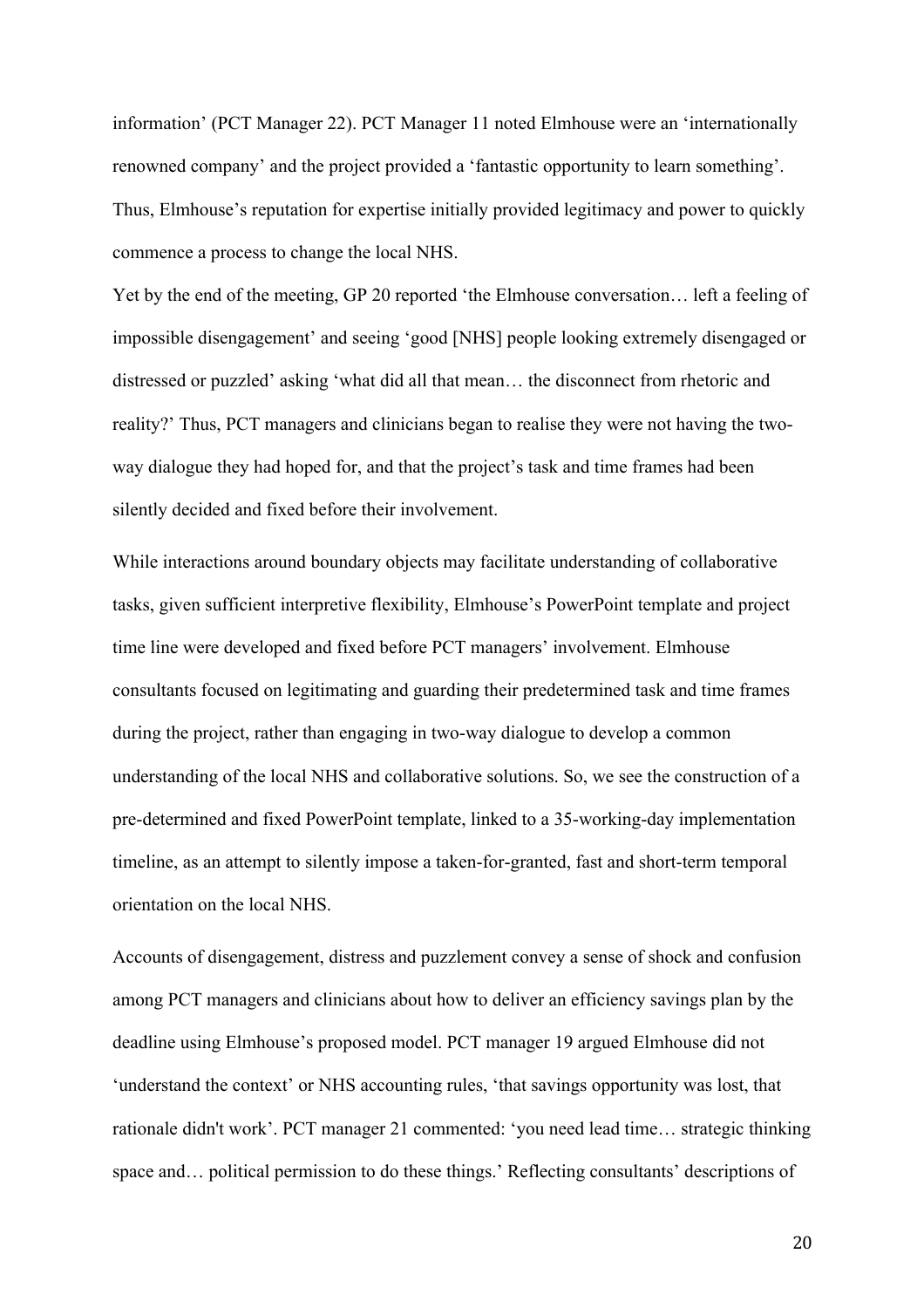projects being like a 'whirlwind' or 'blitz', the meeting shook PCT managers' and clinicians' understanding of the NHS's problems, its solution, and the time frame required.

PCT managers complained about the lack of interpretive flexibility in Elmhouse's PowerPoint template, which 'couldn't be manipulated' and had to be 'submitted in a regimented way' (PCT Manager 17) 'within prescribed timescales' (PCT manager 21). PCT manager 17 described Elmhouse's golden rules as 'semantically disabling' and 'prescriptions for change' as 'rules against which people were measured'. PCT manager 11 complained Elmhouse 'don't want creativity, they want you to use… their horrible PowerPoint slides.' Thus, Elmhouse's PowerPoint template, with fixed, pre-specified 'performance indicators' and 'milestones' (SHA Manager 11), functioned as a political or discursive boundary object, imposing Elmhouse's recommended analysis and related temporal orientation, undermining PCT managers' ability to develop alternative solutions.

Elmhouse consultants guarded the project's task and time boundaries, rebutting challenges to the proposed solution, drawing on their abstract technical expertise and the SHA's hierarchal power: 'dealing with reticence and cynicism… by going to the top… call the Chief Exec… another phone call, resistance gone' (PCT manager 11). PCT Manager 25 noted:

'If you were going to push back and say I can't deliver… you have to have got a better one [savings plan], and the lack of having locally a better [savings plan] ... meant that we stuck to… the Elmhouse work.'

Hence, despite doubts about its ownership and credibility, PCT managers overtly 'accepted the analysis' even though they 'couldn't make the figures add up' because they 'didn't feel we had an argument that said no' (PCT Manager 19). PCT managers thus conceded the need for an efficiency savings plan, even though they remained unconvinced that Elmhouse's plan would deliver the savings it promised.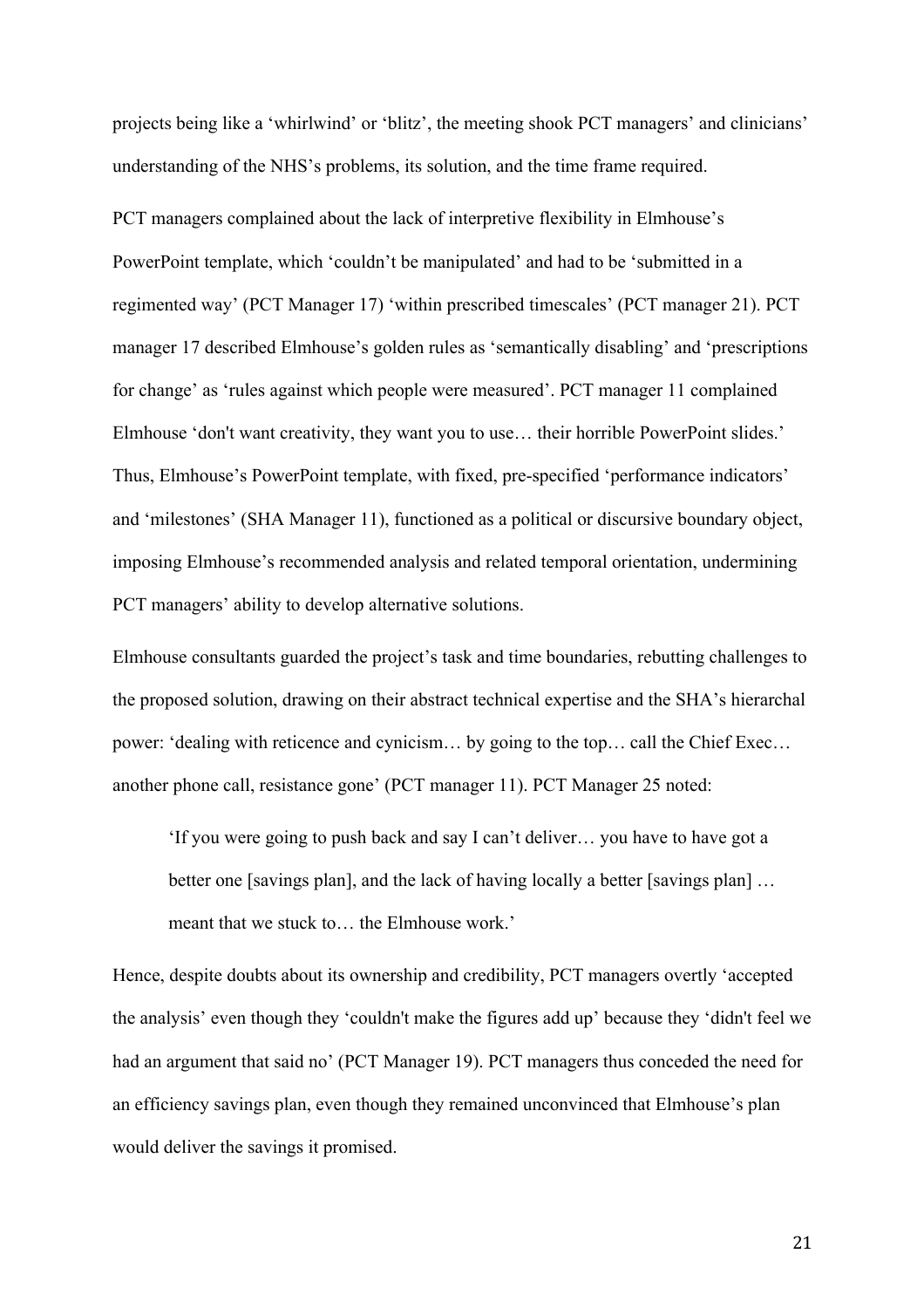As the final project deadline approached, PCTs formally 'signed off' (Consultant 22) an analysis and redesign plan based upon Elmhouse PowerPoint template. An Elmhouse presentation at the final project meeting concluded:

'Though consensus has not been reached [local NHS organizations] are fully aware of the scale of the challenge and recognise that a solution must be found… [The regional NHS] is now moving towards the fourth phase in its QIPP journey – full scale local implementation… [starting] tomorrow.'

We show different perspectives on this boundary object in the third section of Appendix 1. We label this a 'fixed boundary object quickly imposing change' for SHA managers and consultants and a 'fixed boundary object slowing learning' for PCT managers and clinicians.

# *The Project Outcome: An Expedient Provisional Temporal Settlement*

SHA managers, who commissioned the Elmhouse project, were generally pleased with its outcome, which enabled them to deliver an efficiency savings plan to the Department of Health on time. A senior SHA manager (13) commented: 'In a very quick space of time we'd… looked at redesigning the system to develop the potential savings.' However, this short-term view overlooked implementation. Another SHA manager (18) commented that the SHA were 'still waiting' for 'delivery'. He noted that Elmhouse's project approach 'fitted' the SHA's 'strong delivery focus… with tight timescales' but overlooked 'the politics of a situation' as a 'limiting factor'. Thus, there was a risk that 'as soon as the Elmhouse team have gone... momentum slips' and Elmhouse's plan would not deliver.

Significantly, just before the project ended, the Department of Health announced a major NHS reorganization, involving the abolition of both SHAs and PCTs. This created what an Elmhouse partner (28) described as a 'political context' that 'made implementation impossible' as the NHS went into a period of organizational turbulence. Furthermore, the loss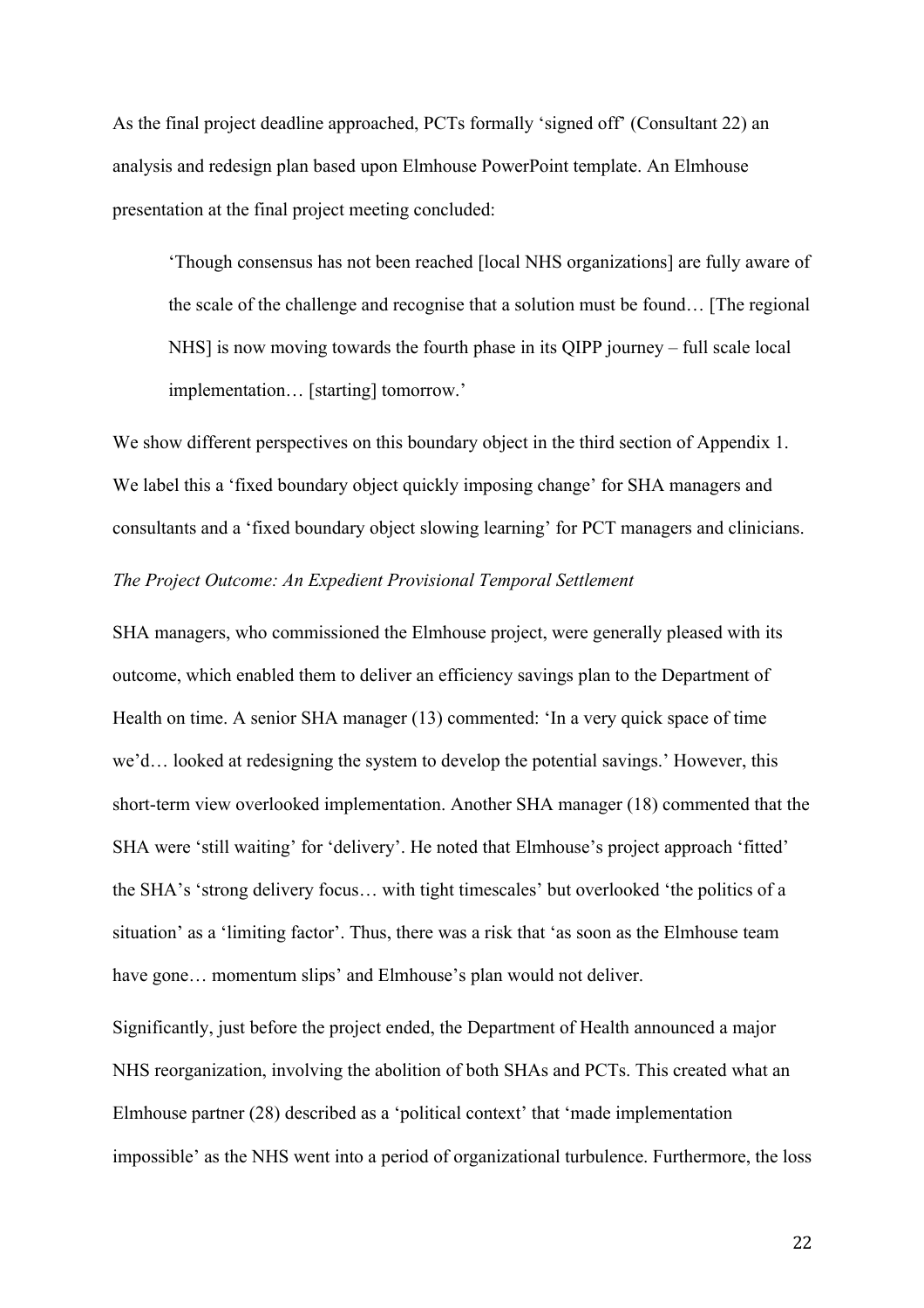of the SHA removed a strong layer of direct managerial pressure on the local NHS field. So, the local managerial and clinical field ended up surviving longer than either the Elmhouse project or the sponsoring SHA.

PCT managers were critical of the Elmhouse project. They reported a sense of 'relief' (PCT Manager 11) when the project ended, describing it as 'an intense period of planning in a relatively short space of time' that 'reached an artificial endpoint' leaving 'an awful lot of work to do' (PCT Manager 15). PCT Manager 21 argued the project had, paradoxically, 'slowed us up from where we would have been with the transformation programme', because 'when you're up against… deadlines you… rush things and you don't get the ownership'. Differences between the local NHS's and Elmhouse's temporal orientations were central to the problems PCT managers and clinicians described.

While Elmhouse's approach facilitated rapid change imposition in the short-term by silencing dissent during the project, this approach also limited dialogue in a way that undermined its implementation in the longer run. Unable to openly discuss concerns about the proposed redesign, PCT managers and clinicians silently reinterpreted the project's purpose behind the scenes: 'The general conversation back amongst the troops was… by the time it got down to delivery, it was… fantasy that services could work on the budget proposed' (GP 20), so 'the message' was 'you've got to save… £183m' (PCT Manager 21). PCT manager 17 noted: 'Elmhouse's analysis would mean closing ten wards… risked a complete loss of credibility with local clinicians.' Thus, the proposed redesign threatened clinical-managerial relations, patient care, became 'toxic' (GP 16) and was resisted in the local NHS, although this was invisible and undiscussable within Elmhouse's project frame.

The language of troops, fantasy and toxicity convey a sense of disengagement, brooding conflict and resistance in the local NHS context, where Elmhouse's analysis was believed implausible and its proposed redesign seen as likely to damage patient care. The project was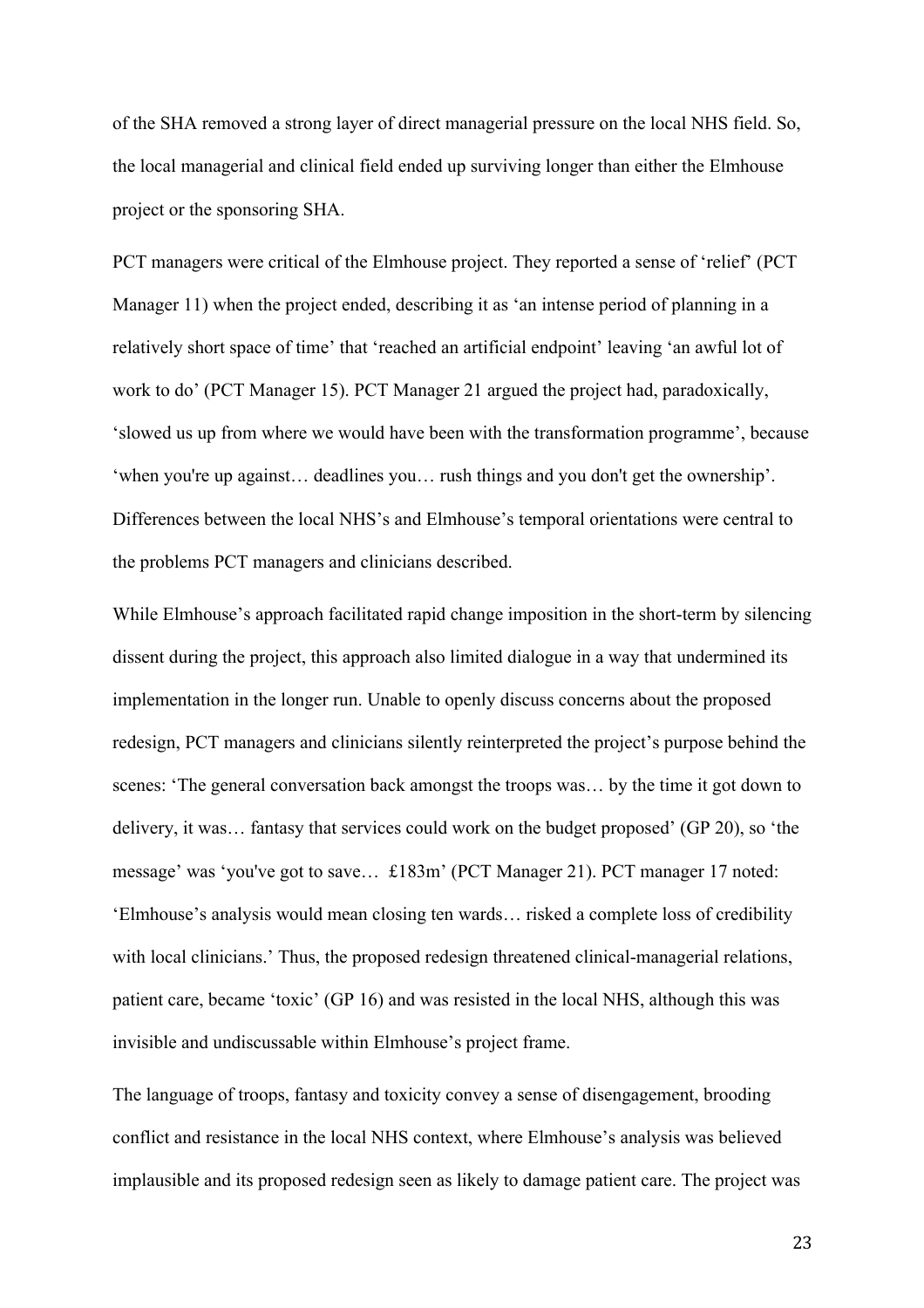also unacceptable in the face of local politics and likely resistance from powerful GPs and incompatible with the local NHS's slower, longer-term, qualitative and relational temporal orientation towards change. A settlement should not have been possible. So, why did PCT managers sign-off Elmhouse's analysis and redesign plan?

Discussing this question during a follow-up interview, PCT manager 29 explained:

'Most of us [PCT managers] would come at those conversations with Elmhouse thinking, ok we'll do it… but we know it won't deliver within those timescales. In three months, it will be gone anyway. So, there was a certain amount of just bearing with it… [The PCT] was complicit in that we wanted, at the top level, to show that we have a plan that would stack up financially and it's their [Elmhouse's] numbers that would do that… If you go with those kinds of numbers, then you attract less scrutiny from the SHA in the meantime. And that probably you are in the same boat as everybody else, and when it all unravels, it will unravel for everyone.'

Accordingly, the local NHS field adopted a strategy of superficial compliance, accepting the need to provide the second-order impression that efficiency savings were forthcoming, to temporarily reduce pressure. Yet back-stage there was silent passive resistance, as PCT managers waited for the project to unravel by itself, as part of a blame deflection strategy. At this point the local NHS voice and temporal orientation could legitimately re-emerge. As noted above, the local NHS clinical and managerial field has a long-term, emergent temporal orientation. So, while during the short-term Elmhouse 'blitz', PCT managers felt powerless to resist pressure to impose fast-paced change, the longer-term 'leave' period provided opportunities to regroup, reinterpret and deflect the proposed change.

Elmhouse consultants were aware of potential difficulties implementing their project plan. Consultant 23 described making changes in the NHS in general as like 'wading through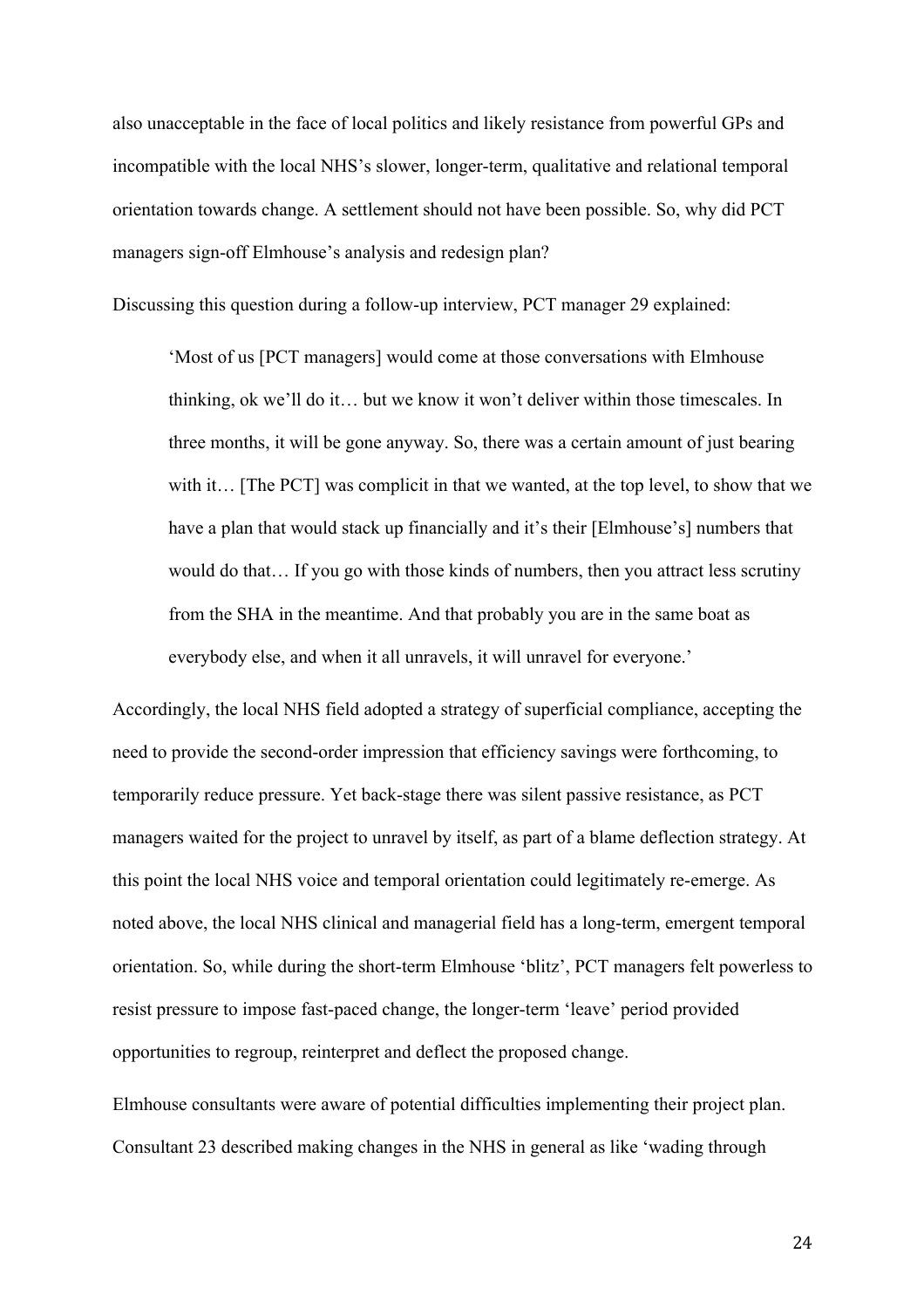treacle' due to 'resistance to change and cultural cynicism'. Yet by promising a redesign *plan*, bracketing its implementation into a future time frame after the project ended, Elmhouse delivered a successful project unaffected by subsequent implementation problems.

A PCT manager (25), re-interviewed three years after the Elmhouse project ended, commented: 'Elmhouse perhaps chose to ignore... messages about how difficult it would be implementing the analysis' and thus 'I don't think we've achieved [efficiency savings] anything like what was indicated.' We looked for published data to validate this view and see what efficiency savings the local project achieved but none was available. We submitted a Freedom of Information request but were told the NHS did 'not hold this information' after the PCT ceased to exist. However, the PCT manager's comments do reflect data showing that nationally the QIPP programme related health service redesign produced 7% efficiency savings against a 20% target (House-of-Commons-Committee-of-Public-Accounts, 2013). Our explanation of the inter-dynamics of silent political temporal work, conducted outside the parameters of Elmhouse's project frame, may explain the wider QIPP programme's limited success. In the fourth part of Appendix 1 we show different perceptions of the project outcome, which we label as an 'expedient provisional temporal settlement' for all three groups but for different reasons.

In Figure 2 we summarise a processual theoretical model of the project. We note senior (SHA) managers' and middle (PCT) managers' divergent temporal orientations (1) affecting how they constructed the problem that the project addressed and time frame necessary to solve it (2). An external deadline created temporal disruption and time pressure to resolve these differences (3), which senior managers temporarily resolved by hiring consultants (4). The consultants engaged in temporal work constructing, legitimating and fixing simple project tasks and a short-time frame within a boundary object (PowerPoint template), which the project was organized around (5). Middle managers then engaged with this boundary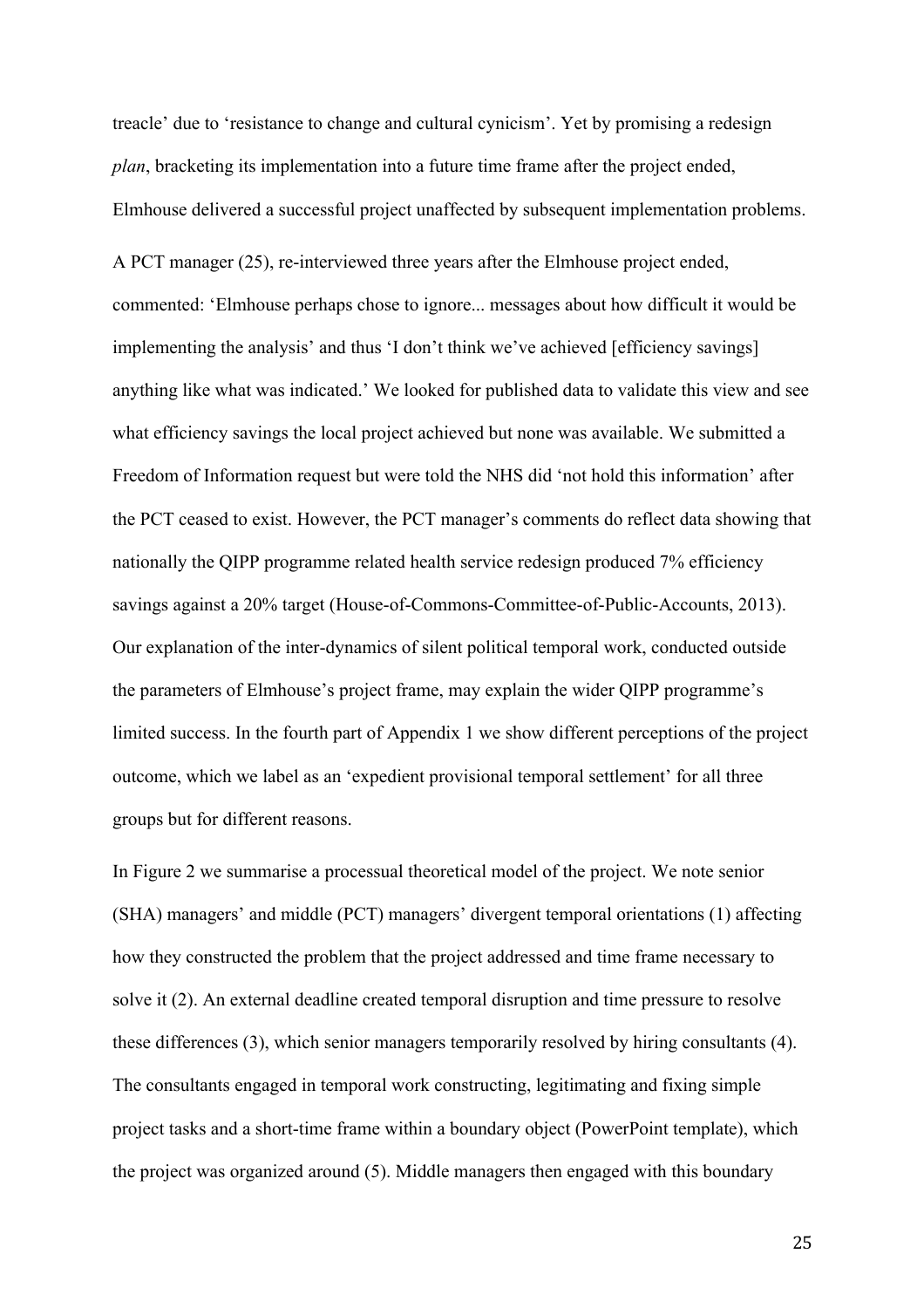object (6), challenging its task and time frames (7), which consultants defended (8), resulting in disengaged dialogue (9). A major system reorganization then created new temporal disruption and ambiguity (10). Consequently, middle managers reinterpreted the project and defensively co-opted its boundary objects (11), leading to an expedient provisional temporal settlement (12), which satisfied the project stakeholders' short-term interests.

#### **Insert Figure 2 about here.**

Figure 2: Processual theoretical model of the project



# **Discussion**

While temporal work is known to be inherently political (Kaplan & Orlikowski, 2013), we show it to be more covertly political than previously described. We explain the 'silent politics of temporal work', involving indirect, backstage and unarticulated efforts to construct, challenge or defend conceptions of time and temporality in organizations, reflecting underlying temporal orientations and interests. We also show how temporal politics is mediated through boundary objects. Thus, we contribute to theoretical literature (Kaplan & Orlikowski, 2013, Reinecke & Ansari, 2015, Raaijmakers et al., 2015, Granqvist & Gustafsson, 2016) on temporal work, conflict and politics in organizations.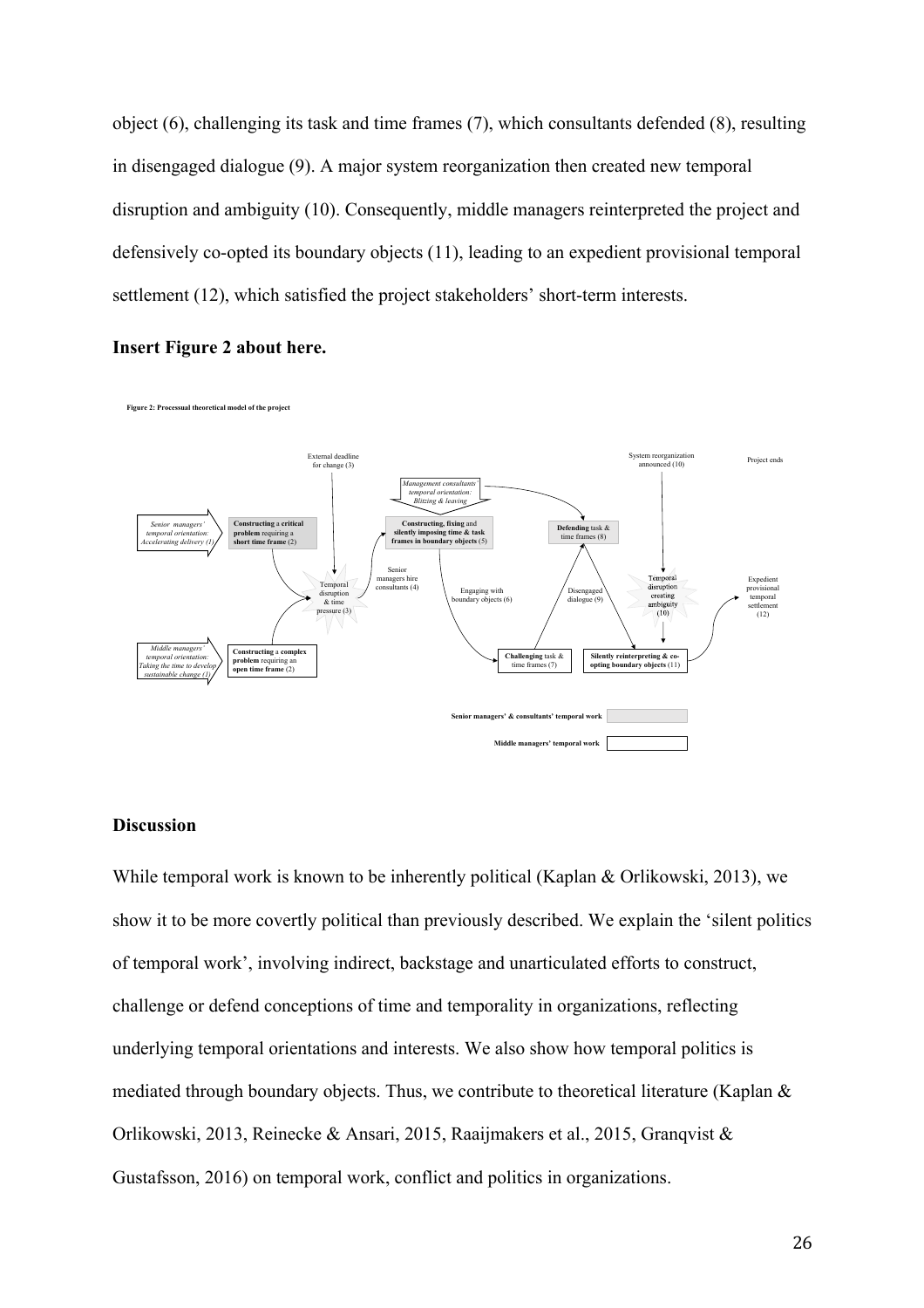# *Constructing Task and Time Frames Reflecting Silent Temporal Orientations*

First, drawing on Huy (2001) and Grint (2005), we suggest that the construction of organizational problems may be a form of temporal work because it legitimates solutions requiring a specific time frame and pace of change. Furthermore, we argue that such temporal work reflects organizational and individual temporal interests and orientations, which may be silent and unarticulated.

We discussed a management consultancy with an operating model geared towards *blitzing and leaving*, affecting consultants' temporal orientation. They focused on selling fast-paced, short-term projects, and then delivering project outcomes within short time frames. Consequently, consultants' temporal work constructed organizational contexts, problems and solutions in ways persuading clients to commission short-term projects that appeared to 'fix the context' but did so by bracketing complex, potentially problematic (implementation) issues into a future time frame. In our empirical case, consultants constructed an *urgent critical* problem and then delivered a successful short-term project, initially *accelerating delivery* of change, reflecting senior managers' purpose for hiring consultants and their temporal orientation and agenda. Yet once the consultants left the client site, changes initiated during the project were unsustainable.

Middle managers in the client organization had a longer-term temporal orientation, focused on *taking the time to developing sustainable change* through dialogue with local stakeholders to establish understanding and ownership of a solution to an *historical wicked problem*. Where maintaining relationships with local stakeholders is important, delaying change implementation of change may pay off in permanent organizations (Raaijmakers et al., 2015). Likewise, in our empirical case, middle managers saw the consulting project plan as likely to damage health care services and relations with clinicians, so there were reasons for them to delay the planned organizational redesign.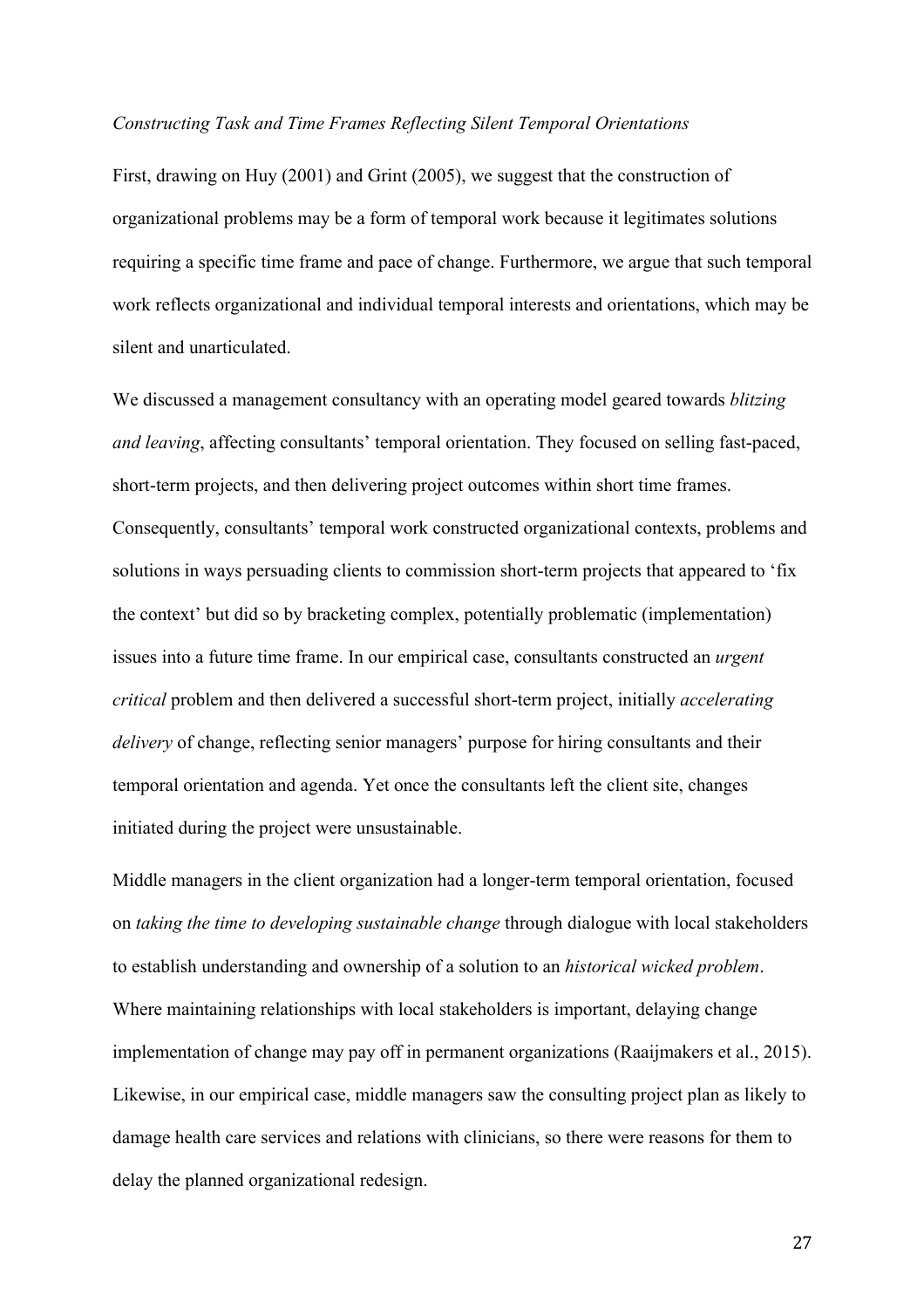Our contribution here is not merely showing the way actors' different temporal orientations, interests and temporal work affect perceptions and behaviour in organizations, which is inherent within temporal work (Kaplan & Orlikowski, 2013; Granqvist & Gustafsson, 2016) and provides a foundation for our explanation. In addition, we decribe problems and solutions discussed in overtly objective terms; as if temporal orientations, interest and temporal work were not affecting them in the background in the ways we show. We explain that such temporal differences are unarticulated, silent or silenced during temporal work for political reasons.

Such silence may be because revealing underlying temporal interests, orientations and temporal work would undermine the credibility of consultants and managers in client organizations alike; consultants would not sell projects if they acknowledged that their recommendations reflected their own temporal orientations and interests; middle managers cannot admit that it may be easier and less painful to deflect change implementation after projects end than to overtly challenge plans as they are being devised. So, while underlying temporal orientations, interests, politics and related temporal work do affect organizations, as we have shown, they may be undiscussable (Argyris, 1980) and therefore take on an indirect or submerged character. Thus, we describe a first aspect of the silent politics of temporal work.

# *Fixing Task and Time Frames using Boundary Objects*

Second, we show how temporal work and politics are mediated through boundary objects, intended to fix task and time frames. Discussion of temporal boundary objects in the management and organization studies tends to emphasise their potential for facilitating collaboration (Yakura, 2002, Ancona et al., 2001, Tukiainen & Granqvist, 2016). Our case shows a PowerPoint template, based on complex, semi-articulated and therefore undiscussable back-stage knowledge, datasets, models, tools and techniques, functioning as a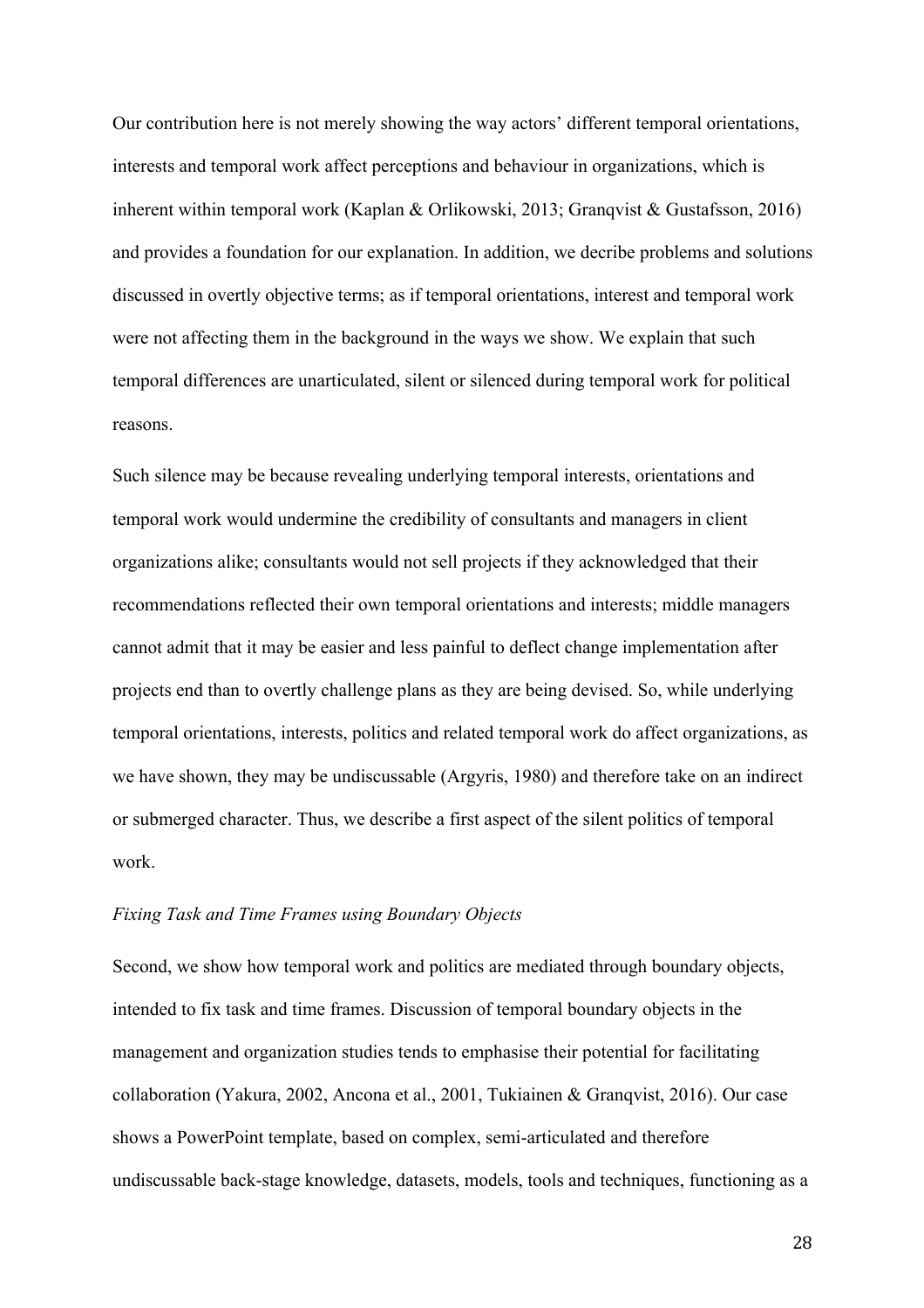political, hegemonic (Huvila, 2011) or discursive (O'Mahoney et al., 2013) boundary object. This imposed task and time frames fixed before the involvement of managers responsible for their implementation in the client organization.

Kaplan (2011) argues that while PowerPoint templates may function as boundary objects enabling discussion and negotiation of meaning, they also reflect, often invisibly, wider discursive practice. She notes that PowerPoint templates may be used for boundary work to promote individual or group interests by presenting selected information, set agendas, and structured discussions. Our empirical data reflects a similar use of PowerPoint to promote consultants' and senior managers' interests.

An important aspect of covert temporal work in our case lies in fixing and defending predetermined task and time boundaries (Lundin & Söderholm, 1995) in objects, leaving little scope for negotiation that might slow or undermine the project. Granqvist  $\&$  Gustafsson (2016) describe power, speed and secrecy during preparation work enabling actors to overcome change resistance. We suggest this mode of temporal work, silently imposing (rather than negotiating) predetermined task and time frames through *fixed boundary objects*  is likely to occur in other instances.

Yet using boundary objects may develop temporal dynamics of their own. Instead of facilitating change, imposing predetermined task and time frames through boundary objects may fuel cynicism and negative reinterpretations of projects among change recipients. Indeed, our case reflects a generic pattern of top-down organizational change implemented by middle managers in ways with unintended longer-term outcomes (Bartunek et al., 2006, Thomas et al., 2011, Fischer, 2012). The temporal dynamics in our case involved change agents and recipients accepting notional changes in the short term to manage immediate pressures they were all under. By doing so, they ignore implementation and sustainability issues, ostensibly fixed for the longer term. Thus, while boundary objects can be used to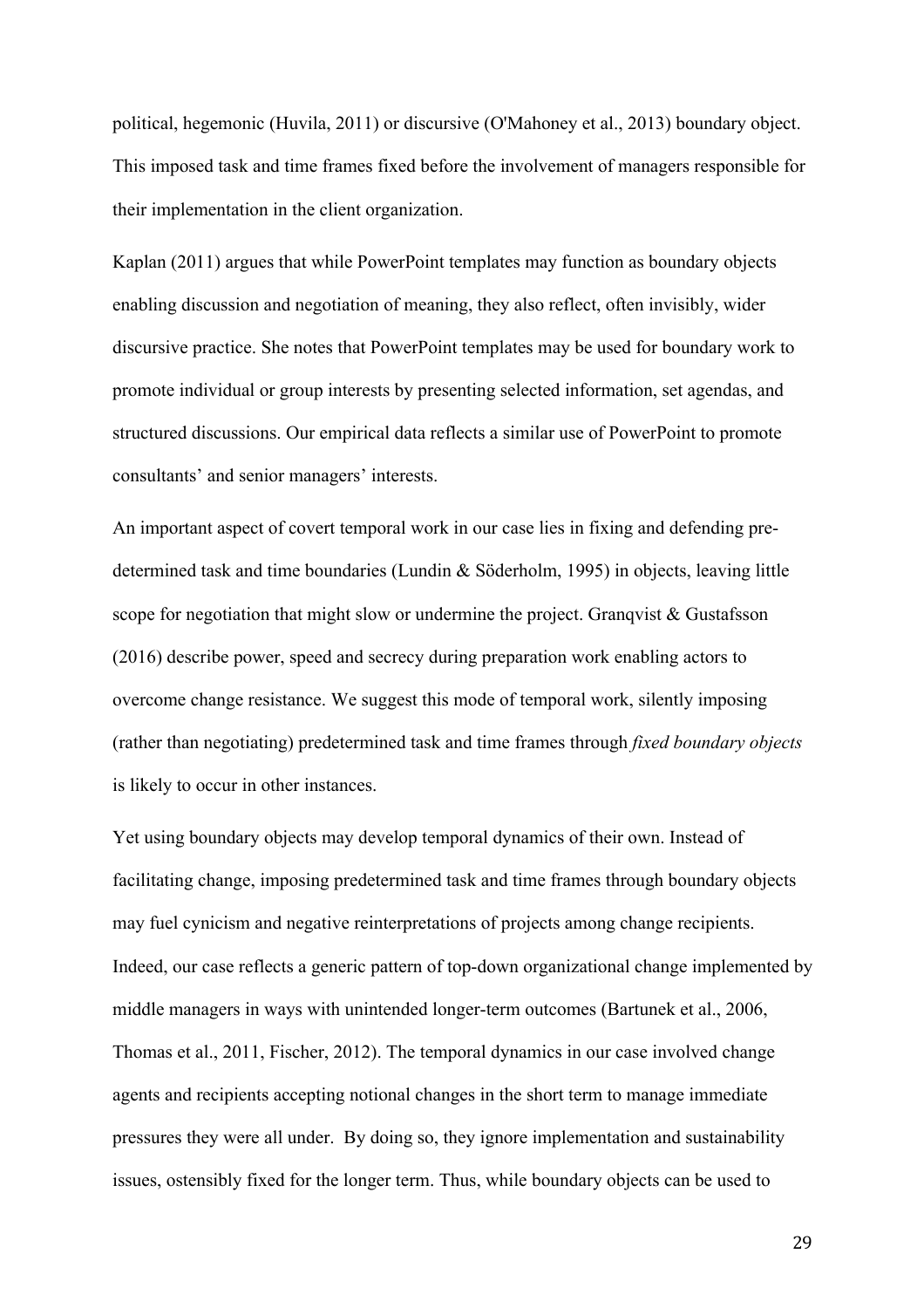impose change, they may also be covertly appropriated and subverted by change recipients, viewing the same objects through different temporal frames.

# *Expedient Provisional Temporal Settlements*

Consultancy projects are difficult to evaluate because their outcomes are often co-constructed by consultants and clients, making attribution of responsibility for success or failure unclear. Moreover, consultancy is often commissioned for political reasons; to legitimate or take the blame for changes senior managers want to make anyway. So, those hiring consultants tend to view project outcomes more positively than those on their receiving end (Sturdy, 2011). Accordingly, participants viewed the project we studied in contrasting ways reflecting their own temporal orientations and interests.

Projects provide only a temporary window in which to change organizational temporal norms (Granqvist & Gustafsson, 2016). Short time frames and time pressure may also focus actors on achieving their own objectives before the collective interests of projects stakeholders. Furthermore, where different groups only expect to interact during short-term projects, there may be little incentive to spend time developing common understanding (Das, 2006, Ligthart et al., 2016).

Thus, for project managers and consultants, quickly imposing temporal change may be the only way to achieve their own goals during short-term projects. Yet for actors with longerterm orientations, resisting change in permanent organizations, superficially agreeing 'reified' changes during projects, which can be later re-appropriated or deflected in the longer run (Denis et al., 2011), may resolve short-term conflict and reduce pressure to actually change. Similarly, whilst unable to voice concerns about or resist top-town pressure to agree an organizational redesign based on consultants' analysis during the project, middle managers were covertly planning for its implementation to fail in the longer term.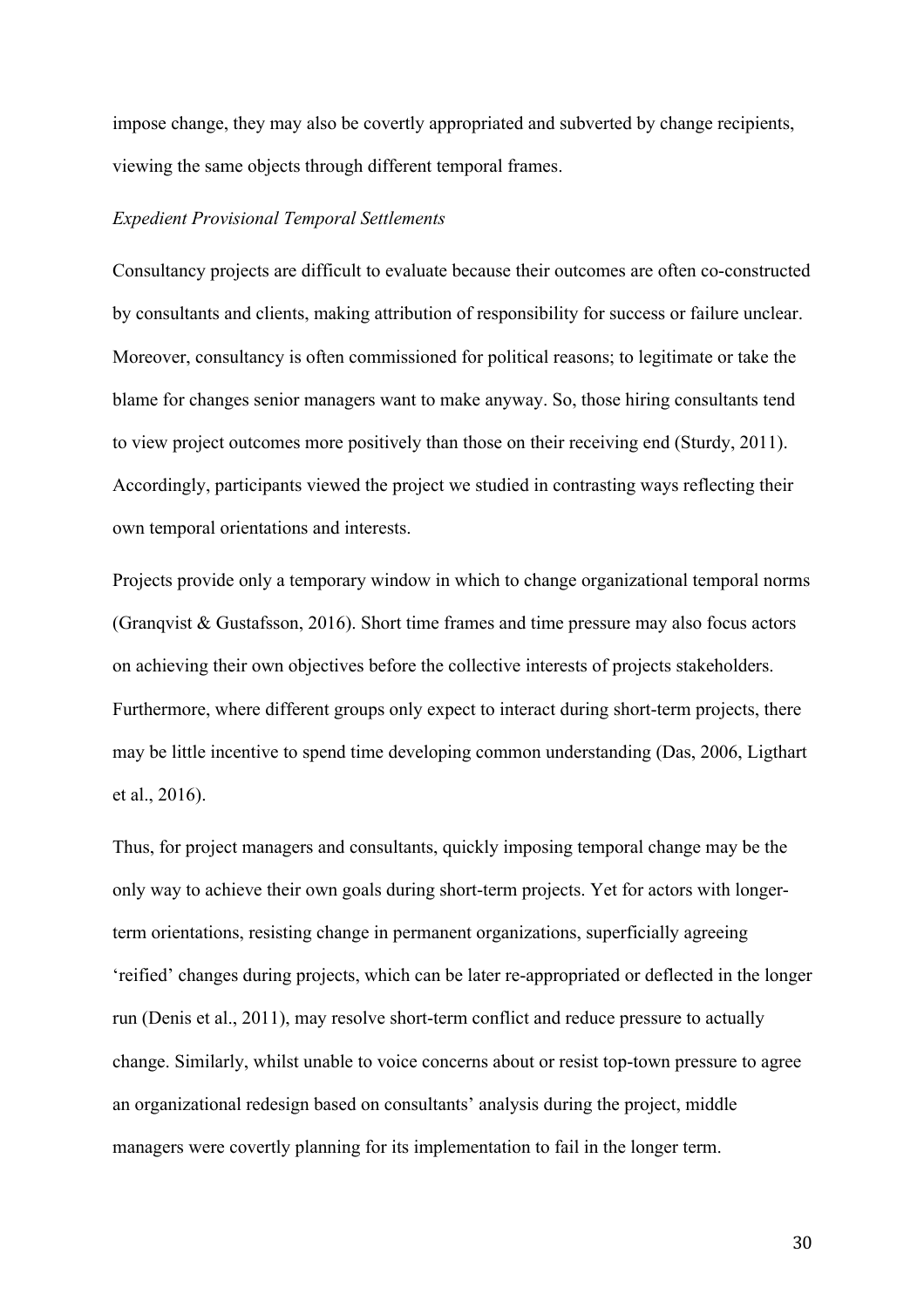Kaplan and Orlikowski (2013) argue that temporal settlements break down as actors respond to and (re)interpret new and existing issues in different ways. We agree with their assessment but argue that such temporal settlements may covertly be more purposefully provisional, what we label *expedient provisional temporal settlements.* For different reasons, framed by unarticulated divergent temporal interests, it made sense for different actors to accept a reified organizational redesign in our case study. It enabled consultants to sign off a successful project, senior managers to deliver a savings plan by their deadline and temporarily deflected pressure on middle managers to make changes they believed damaging and difficult to implement. Agreeing a reified redesign plan as a provisional temporal settlement, provided an expedient short-term fix for the stakeholder groups involved, while allowing unarticulated and unresolved issues to take their own course over the longer term.

# *Limitations and Implications*

Our explanation of the silent politics of temporal work is based on a single case study in a specific context, so further research is needed to validate and test its wider generalizability. However, we suggest it is relevant to wider studies of management and organizations in several areas.

As far as the management consulting literature is specifically concerned, consultants have long been criticised for moving 'from one situation to another, each time making a clever point or two, concerning issues he recently knew nothing about, always leaving before implementation begins' (Mintzberg, 2004: 61). Consultants themselves have criticised nearsighted and myopic time frames, the tyranny of short-termism and dubious short-term placebos (Barton, 2011: 86). Our case study suggests that some management consultants' fast-paced, short-term temporal orientations are implicated in this problem.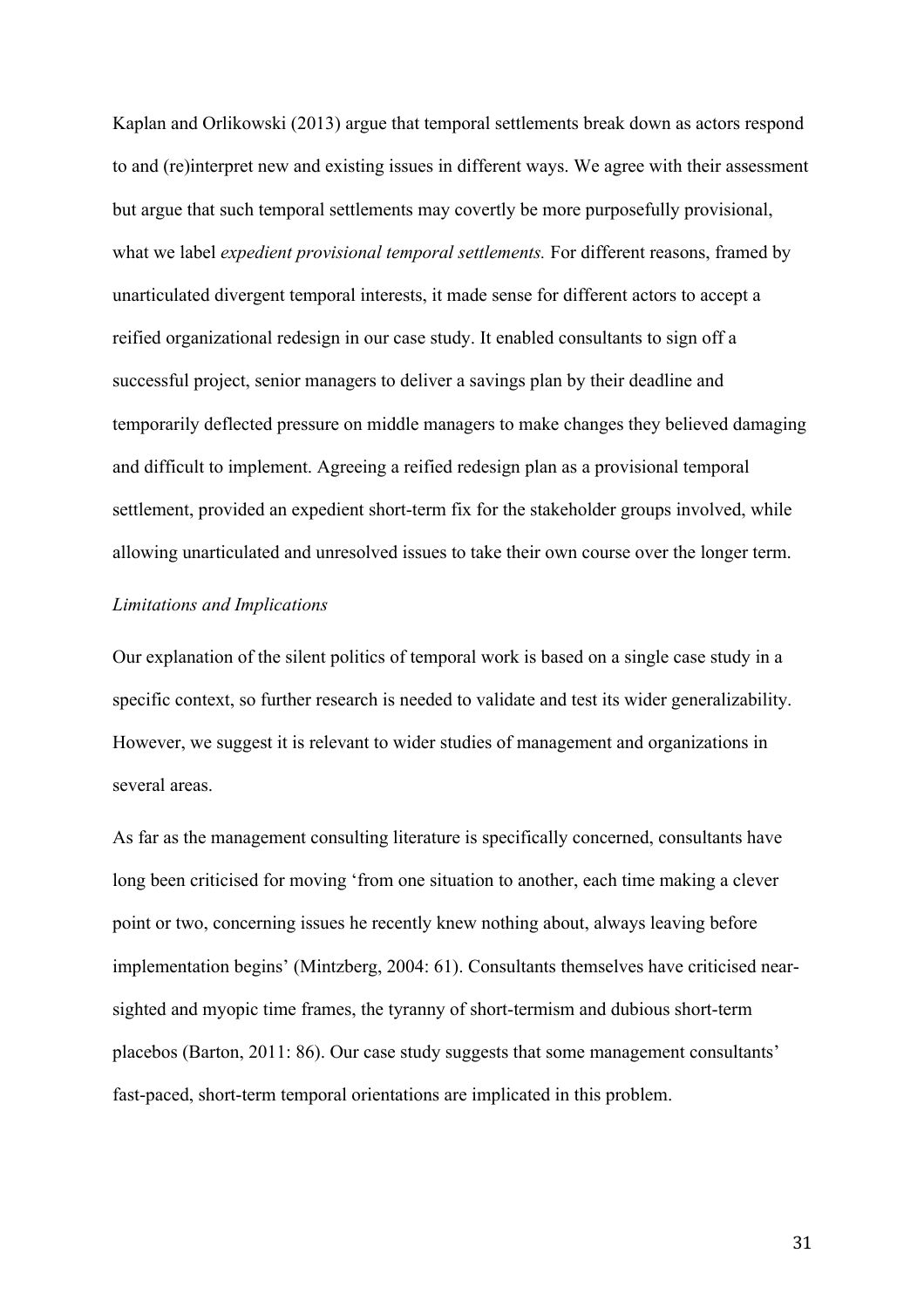Acknowledging the diversity of consulting approaches and complications with their evaluation (Sturdy, 2011), our case suggests that process consulting (Schein, 1969), involving balanced relations between consultants and clients aiming to help clients resolve their own problems (McGivern, 1983) may deliver more sustainable change in health care (also see Kirkpatrick et al., 2016). This may mitigate the risk of problems arising from interventions being designed and implemented by different groups using different time frames. However, the level of consultants' fees and their clients' ability to pay may determine whether such an approach is feasible.

As management consulting, temporary and project-based organization and practices increasingly affect generic managerial norms (Sturdy, 2011, Lundin & Söderholm, 1995, Bakker et al., 2013), our findings may explain behaviours in other organizational settings and have relevance to the wider management and organizational studies literatures. While, overt and covert conflicts and politics have been noted during projects (van Marrewijk et al., 2016), we suggest more attention needs to be paid to unarticulated and covert related temporal work, temporal conflicts and politics in organizations more generally.

While we focus on a PowerPoint template and a related timeline in our empirical case, a wider variety of boundary objects (e.g. new technologies or managerial practices, processes or strategies) are likely to be present in other cases. Further research examining how different kinds of boundary objects impose temporal orientations and related task and time frames in organizations, during projects and more generally, would be valuable.

Divergent temporal orientations and silent temporal politics may partially explain the limited success of government attempts to drive large-scale change in public sector organizations (Ferlie et al., 2013), like post-2008 financial crisis austerity programmes, often informed by ideas developed by management consultancies (Saint-Martin, 2012). Examining the silent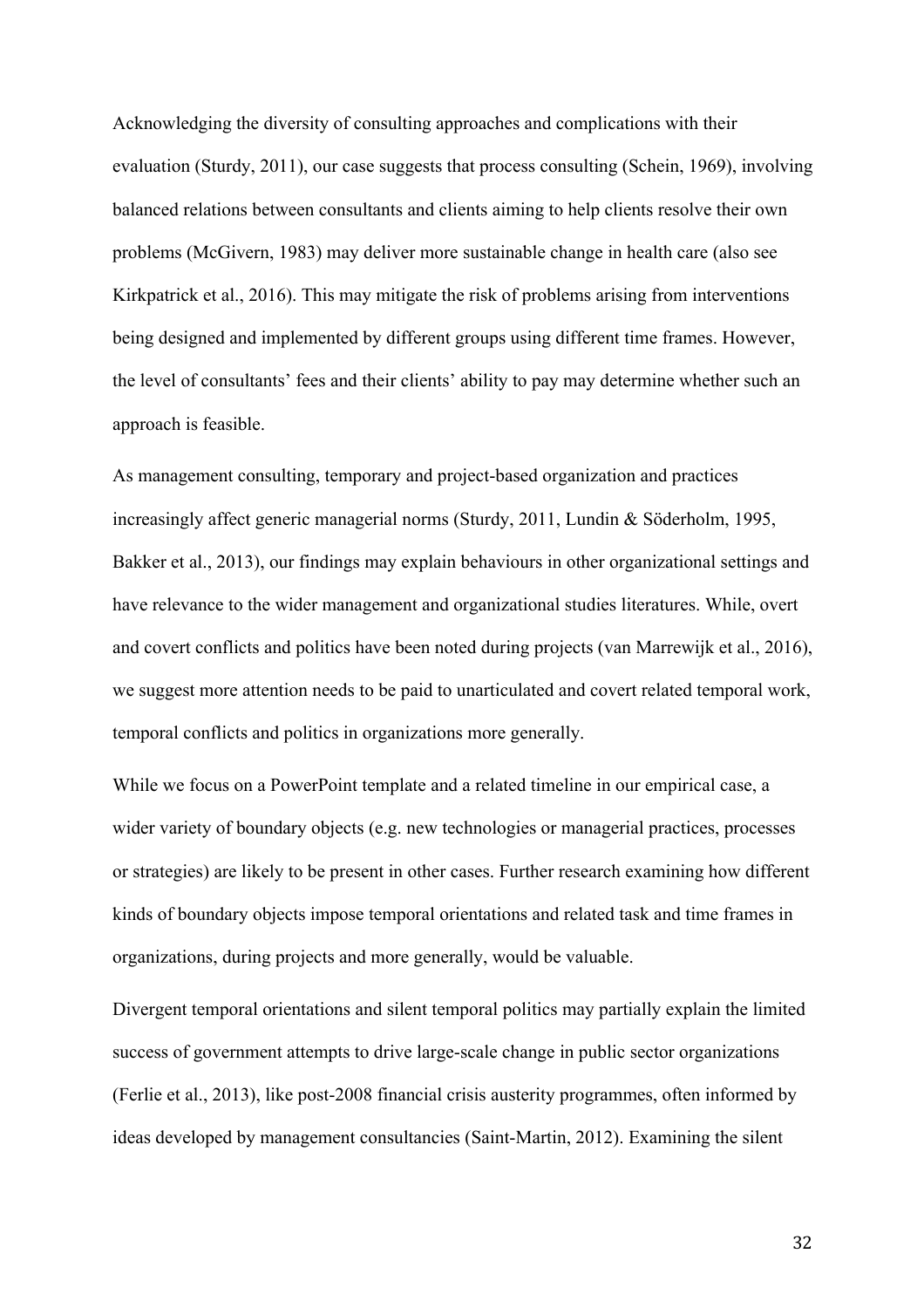politics of temporal work in other public sector contexts may illuminate and explain new organizational dynamics within such government reforms.

Finally, society faces a wider range of important complex problems (Grint, 2005) in diverse fields including health care (Ferlie et al., 2013), environmental sustainability (Slawinski & Bansal, 2015), social and economic development (Reinecke & Ansari, 2015) and the global financial system (Barton, 2011, Stiglitz, 2015). In all these issues, a focus on short-term performance may result in unintended, perverse longer-term effects. The theoretical ideas discussed in this paper may provide a partial explanation for these problems. In their efforts to resolve immediate conflicts through the silent politics of temporal work, actors store up problems in the longer term.

# **Conclusion**

We contribute to the organizational literature on temporal work, politics and conflict by providing a theoretical explanation of the silent politics of temporal work, constructing, challenging and defending time and temporality in organizations. Our analysis provides an alternative account of temporal work as openly negotiated and resolved. First, it highlights unarticulated temporal orientations and related political interests framing temporal work. Second, it challenges the view of temporal boundary objects facilitating collaboration and dialogue. Instead, we explain how predetermined, fixed boundary objects silently impose time and task frames. We also show how these boundary objects may then be covertly coopted to deflect change in the longer term. Finally, we explain how temporal settlements can be purposefully provisional, providing an expedient quick-fix, resolving political conflict in the short term, while allowing it to unravel in the long-run.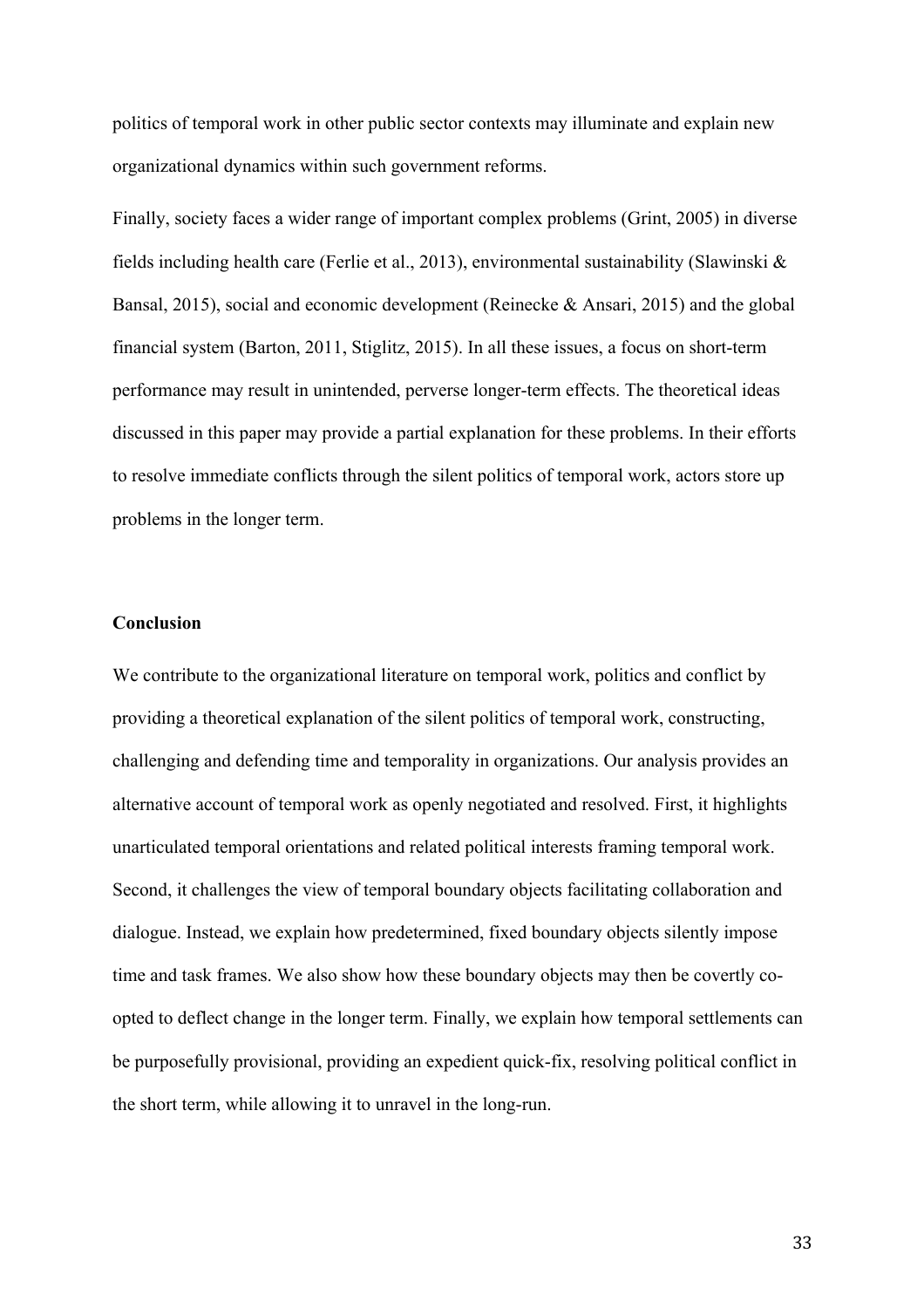# **Acknowledgements**

We would like to thank the National Institute for Health Research for funding the research

project (08/1808/242) that this paper is based upon and research participants from the

anonymous management consultancy and NHS organizations discussed in this paper. We are

also grateful to our editor, Trish Reay, and anonymous reviewers at Organization Studies, as

well as Juliane Reinecke and Hari Tsoukas, for their invaluable comments on earlier drafts of

the paper.

# **References**

- Alvesson, M. & Karreman, D. 2007. Constructing Mystery: Empirical Matters in Theory Development. *Academy of Management Review,* 321265-1281.
- Ancona, D., Okhysen, G. & Perlow, L. 2001. Taking Time to Integrate Temporal Research. *Academy of Management Review,* 26512-529.
- Argyris, C. 1980. Making the Undiscussable and Its Undiscussability Discussable. *Public Administration Review,* 40205-213.
- Bakker, R. M., Boroş, S., Kenis, P. & Oerlemans, L. A. 2013. It's only temporary: time frame and the dynamics of creative project teams. *British Journal of Management,* 24383- 397.
- Barton, D. 2011. Capitalism for the long term. *Harvard Business Review,* 8984-91.
- Bartunek, J., Rousseau, D., Rudolph, J. & Depalma, J. 2006. On the receiving end: Sensemaking, emotion, and assessments of an organizational change inituated by others. *Journal of Applied Behavioral Science,* 42182-206.
- Bechky, B. A. 2003a. Object Lessons: Workplace artifacts as representations of occupational jurisdiction. *American Journal of Sociology,* 109720-752.
- Bechky, B. A. 2003b. Sharing Meaning Across Occupational Communities: The Transformation of Understanding on a Production Floor. *Organization Science,* 14 312-330.
- Bloomfield, B. & Danieli, A. 1995. The role of management consuultants in the development of information technology: The indissoluable nature of socio-political and technical skills. *Journal of Management Studies,* 3223-46.
- Bluedorn, A. 2002. *The Human Organization of Time: Temporal Realities and Experience*  Stanford, CA., Stanford University Press.
- Czarniawska-Joerges, B. 1990. Merchants of Meaning: Management Consultants in the Swedish Public Sector. *In:* Turner, B. (ed.) *Organizational Symbolism.* New York: de Gruyter.
- Das, T. K. 1987. Strategic Planning and individual temporal orientation. *Strategic Management Journal,* 8203-209.
- Das, T. K. 2006. Strategic alliance temporalities and partner opportunism. *British Journal of Management,* 17.
- Denis, J.-L., Dompierre, G., Langley, A. & Rouleau, L. 2011. Escalating Indecision: Between Reification and Strategic Ambiguity. *Organization Science,* 22225-244.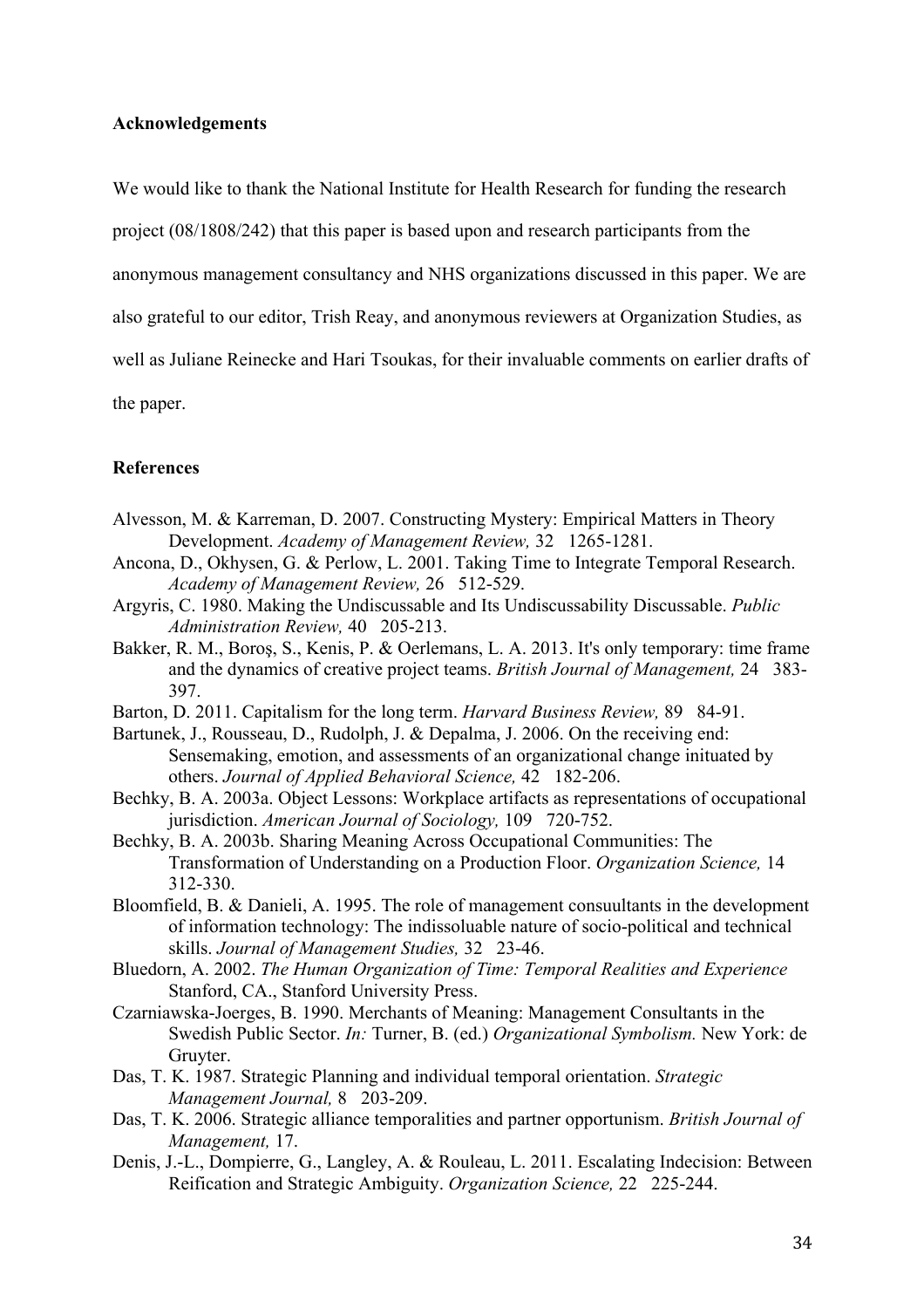- Dopson, S., Bennett, C., Fitzgerald, L., Ferlie, E., Fischer, M., Ledger, J., Mcculloch, J. & McGivern, G. 2013. Health care managers' access & use of management research. *Report to National Institute for Health Research Service Delivery and Organisation Programme.* Said Business School, University of Oxford, Department of Management, King's College London and Warwick Business School, University of Warwick.
- Eisenhardt, K. 1989. Building Theories from Case Study Research. *Academy of Management Review,* 14532-550.
- Ferlie, E., Fitzgerald, L., McGivern, G., Dopson, S. & Bennett, C. 2013. *Making Wicked Problems Governable? The Case of Managed Health Care Networks,* Oxford Oxford University Press.
- Fischer, M. 2012. Organizational turbulence, trouble and trauma: Theorizing the collapse of a mental health setting *Organization Studies,* 331153-1173.
- Gioia, D. & Chittipeddi, K. 1991. Sensemaking and Sensegiving in Strategic Change Initiation. *Strategic Management Journal,* 12433-448.
- Gioia, D., Corley, K. & Hamilton, A. 2012. Seeking Qualitative Rigor in Inductive Research: Notes on the Gioia Methodology. *Organizational Research Methods,* 1615-31.
- Granqvist, N. & Gustafsson, R. 2016. Temporal Institutional Work *Academy of Management Journal,* 591009-1035.
- Grint, K. 2005. Problems, problems, problems: The social construction of leadership. *Human Relations,* 581467-1494.
- Hall, E. 1983. *The Dance of Life: The other dimension of time,* Garden City, NY. , Anchor Press.
- House-of-Commons-Committee-of-Public-Accounts 2013. Department of Health Progress in Making Efficiency Savings. *2013*.
- Huvila, I. 2011. The Politics of Boundary Objects: Hegemonic Interventions and the Making of a Document. *Journal of the American Society for Information Science and Technology,* 622528–2539.
- Huy, Q. N. 2001. Time, Temporal Capability, and Planned Change. *Academy of Management Journal* 26601-623.
- Kaplan, S. 2011. Strategy and PowerPoint: An Inquiry into the Epistemic Culture and Machinery of Strategy Making. *Organization Science,* 22320-346.
- Kaplan, S. & Orlikowski, W. 2013. Temporal Work in Strategy Making. *Organization Science,* 24965-995.
- Kieser, A. 2002. On Communication Barriers Between Management Science, Consultancies and Business Organizations. *In:* Clark, T. & Fincham, R. (eds.) *Critical Consulting: New Perspectives on the Management Advice Industry.* Oxford: Blackwell.
- Kirkpatrick, I., Lonsdale, C. & Neogy, I. 2016. Management Consulting in Health. *In:* Ferlie, E., Montgomery, K. & Pedersen, A. (eds.) *The Oxford Handbook of Health Management.* Oxford Oxford University Press.
- Langley, A. 1999. Strategies for Theorizing from Process Data. *Academy of Management Review,* 24691-710.
- Langley, A., Smallman, C., Tsoukas, H. & Van De Ven, A. 2013. Process Studies of Change in Organization and Management: Unveiling Temporality, Activity and Flow. *Academy of Management Journal,* 561-13.
- Lawrence, P. & Lorsch, J. 1967. *Organization and Environment: Managing Differentiation and Integration. ,* Boston, Harvard University Press.
- Ligthart, R., Oerlemans, L. & Noorderhaven, N. 2016. In the Shadows of Time: A Case Study of Flexibility Behaviors in an Interorganizational Project. *Organization Studies,* 371721-1743.